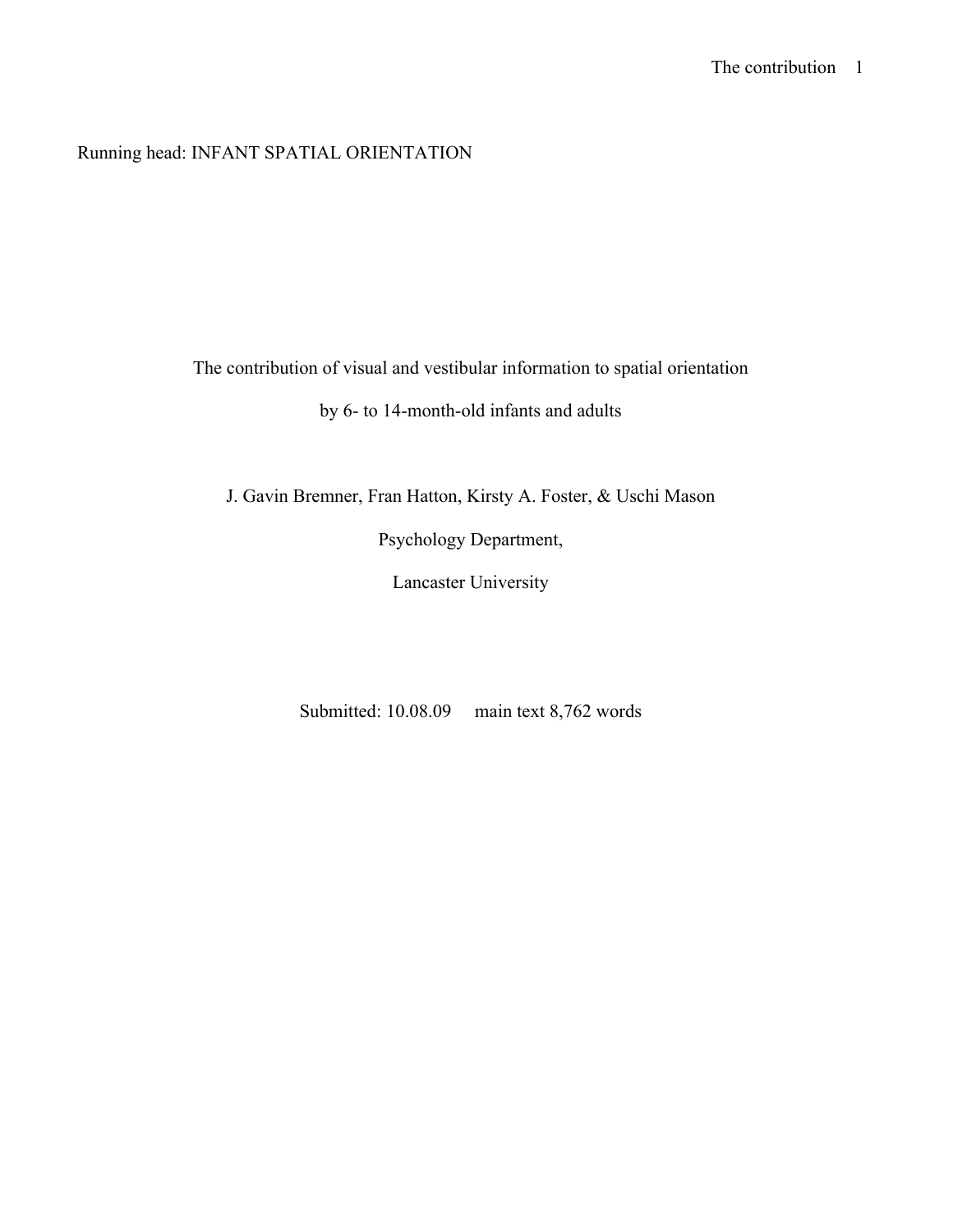The contribution2

#### Abstract

Although there is much research on infants' ability to orient in space, little is known regarding the information they use to do so. This research uses a rotating room to evaluate the relative contribution of visual and vestibular information to location of a target following bodily rotation. Adults responded precisely on the basis of visual flow information. Seven-month-olds responded mostly on the basis of visual flow, whereas nine-month-olds responded mostly on the basis of vestibular information, and 12 month-olds responded mostly on the basis of visual information. Unlike adults, infants of all ages showed partial influence by both modalities. Additionally, 7-month-olds were capable of using vestibular information when there was no visual information for movement or stability, and 9-montholds still relied on vestibular information when visual information was enhanced. These results are discussed in the context of neuroscientific evidence regarding visual-vestibular interaction, and in relation to possible changes in reliance on visual and vestibular information following acquisition of locomotion.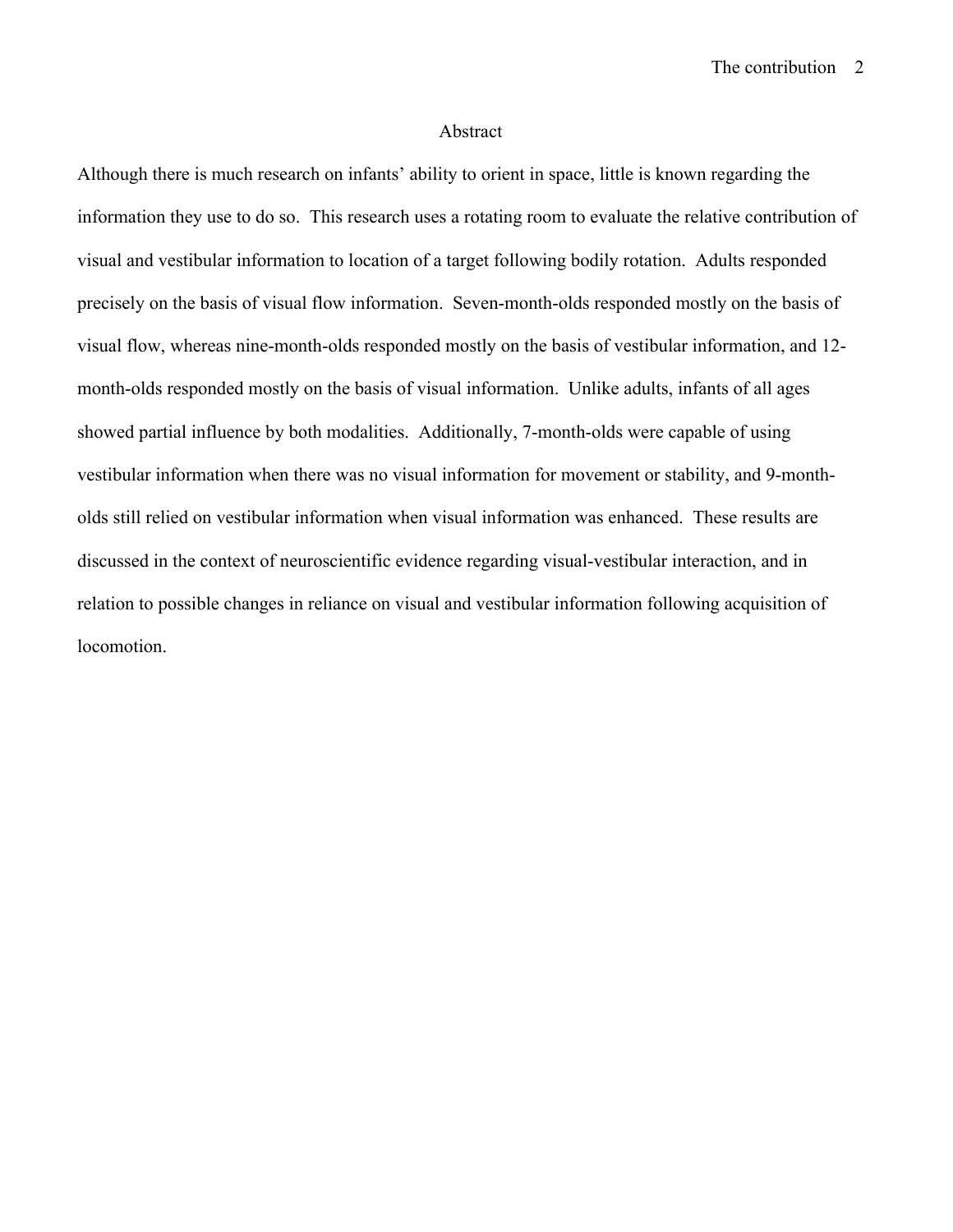The contribution of visual and vestibular information to spatial orientation

### by 6- to 12-month-old infants and adults

When adults move around the world, they are adept at maintaining a sense of their position in space despite extensive bodily displacements and reorientations. It is easy to overlook this process, given its frequently effortless nature. But it is clearly a fundamental component of spatial processing and, in addition to reaching an understanding of its basis in adults, it is important to understand its developmental origins from infancy onwards.

Typically, research on infant spatial orientation investigates infants' ability to relocate a target following some form of bodily movement and/or reorientation. Several researchers have investigated the conditions under which infants relocate a fixed target after a bodily rotation. One method (Cornell & Heth, 1979; Keating, McKenzie, & Day, 1986; McKenzie, Day, & Ihsen, 1984; Rieser, 1979) measures infants' anticipation of an event at a constant position; infants are trained to look towards a fixed locus and are then rotated to a new direction of facing, and direction of anticipatory looking is measured. The picture to emerge from this and similar methods is that between four and eight months of age infants show an increasing ability to take account of bodily rotation (Keating et al., 1986; McKenzie et al., 1984; Meuwissen & McKenzie, 1987; Rieser, 1979).

One important gap in our knowledge of the processes of infant spatial orientation concerns the relative contribution of visual and vestibular<sup>1</sup> information. Although there is evidence regarding visualvestibular interaction in early infancy (Rosander & von Hofsten, 2000), this concerns the effects on gaze adjustment during stimulation and not spatial orientation as such. On the one hand, evidence regarding the importance of landmarks in spatial orientation (Acredolo, 1978; Acredolo & Evans, 1980; Bremner, 1978a; 1978b; Meuwissen & McKenzie, 1987) suggests a visual component to performance. However, the fact that infants (Lew, Foster, & Bremner, 2006) and toddlers (Hermer & Spelke, 1996), have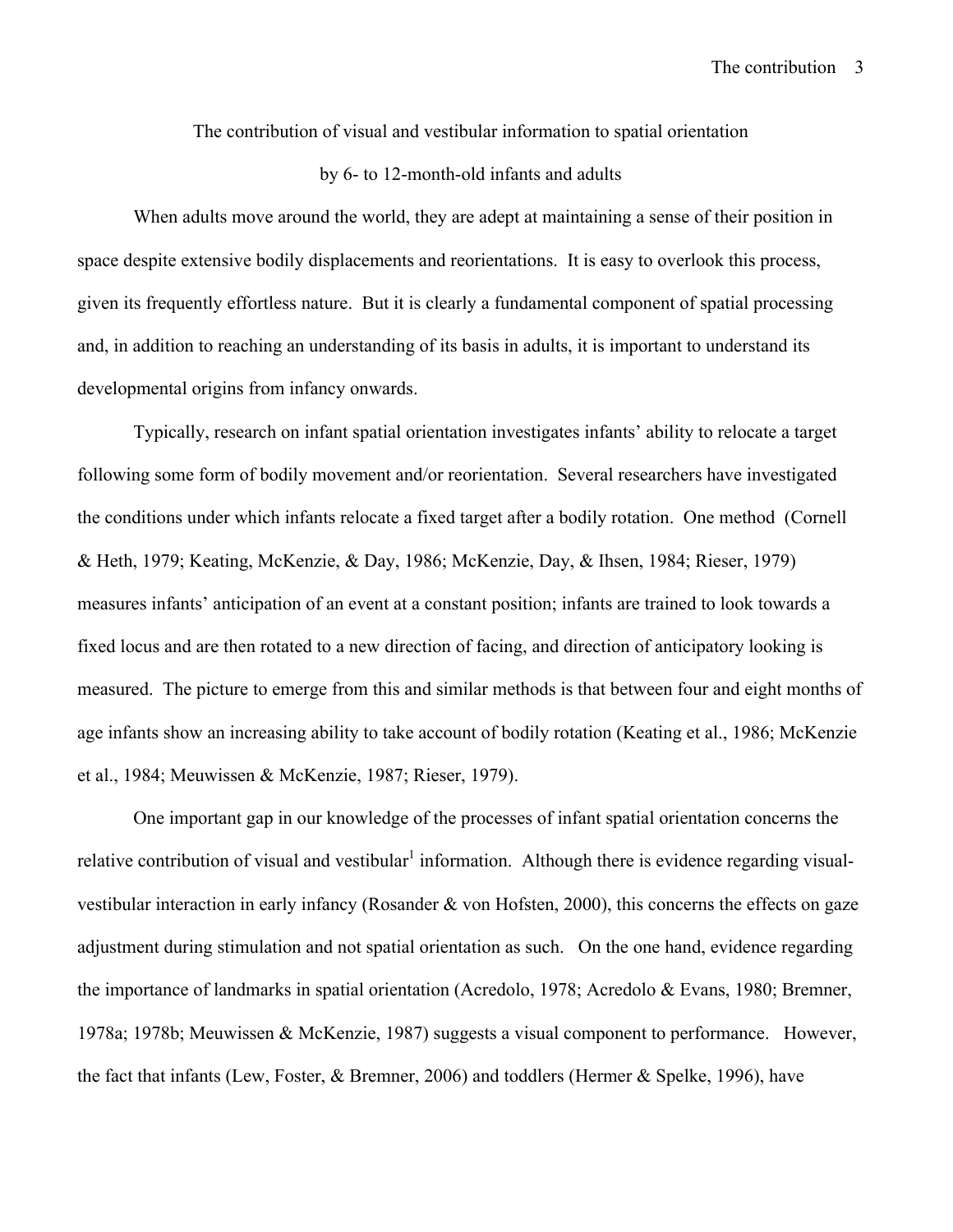difficulty using landmarks following inertial stimulation raises the possibility that the updating process, whether to landmarks or hidden goal, is at least partially based on vestibular input.

In addition, evidence that young infants are capable of taking account of body rotation in featureless environments (Lepecq & Lafaite, 1989; Tyler & McKenzie, 1990) has led to the suggestion that early spatial orientation is based on vestibular input (Tyler & McKenzie, 1990). However, in the absence of landmarks, body rotation gives rise to visual flow information event in finely textured environments. And it has been demonstrated that visual flow simulating linear body movement affects postural stability. Lee and Lishman (1975) showed that if adult participants were put in a moving room in which the floor was stable but the walls moved, they reported the feeling that it was they who were moving rather than the walls. Lee and Aronson (1974) found that when placed in the moving room infants who had just learned to stand upright fell over when the walls moved, and Butterworth and Hicks (1977) obtained evidence for adjustment of sitting posture resulting from wall movement from nine– and eighteen–month–old infants. Further work indicates developmental changes in the amount of visual flow needed to trigger postural adjustment, with 7-month-olds requiring global flow whereas peripheral or central flow is sufficient at 9 months (Bertenthal & Bai, 1989), and also in the degree of attunement to optical flow between 5 and 13 months (Bertenthal, Rose, & Bai, 1997). Thus it is clear that visual flow provides important information about postural stability, raising the possibility that it is also important in the maintenance of heading. And it is possible that visual flow information was used for spatial orientation in Tyler and McKenzie's task, despite the absence of distinct landmarks.

The literature on animal and human maintenance of heading does not lead to a clear conclusion regarding the likely basis of infant spatial orientation. Some work on path integration and maintenance of heading suggests that vestibular information is of primary importance in both animals (Stackman & Herbert, 2002; Wallace, Hines, Pellis, & Whishaw, 2002) and humans (Cohen, 2000; Klatsky, et al., 1998; Simons & Wang, 1998) and the disruption produced by inertial disorientation without vision on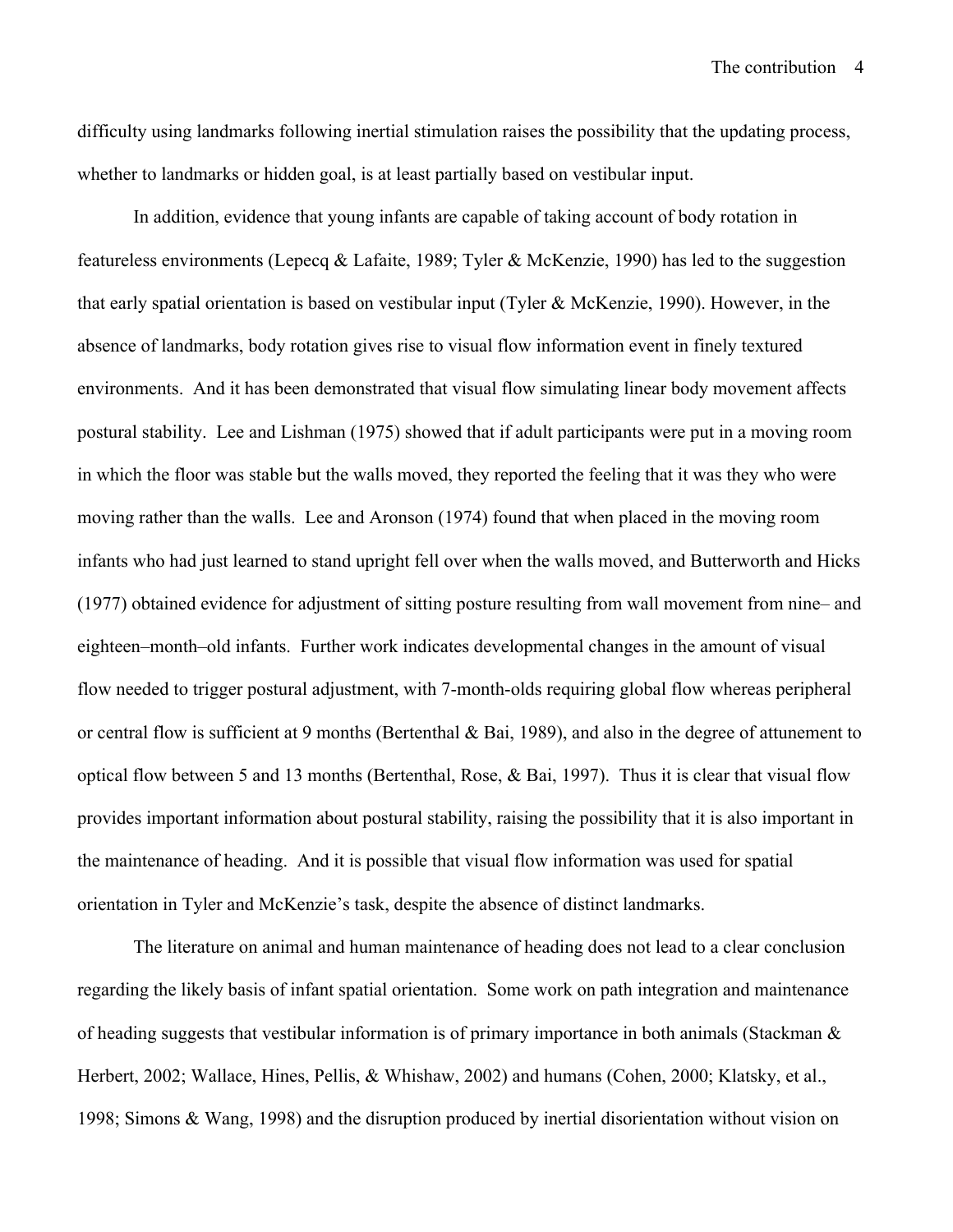toddlers' performance (Hermer and Spelke) might point to a primarily vestibular basis for infant spatial orientation. However there also is growing evidence that adults can use visual information alone for spatial updating during rotational transformations (Riecke, von der Heyde, & Bülthoff, 2004; 2005) and that they use optical flow preferentially in navigating visually rich environments (Bruggeman, Zosh, & Warren, 2007). Furthermore, there is considerable evidence that, rather than using one sensory channel preferentially, adult humans (Ernst & Banks, 2002) and monkeys (Gu, Angelaki, & DeAngelis, 2008) integrate information from different sensory channels in an optimal manner with the weighting given to different channels depending on their reliability (Ernst & Bűlthoff, 2004; Morgan, DeAngelis, & Angelaki, 2008). Such integration appears to be a general principle of adult intersensory perception, but applies in the specific case of integration between visual and vestibular channels. Cases in which one sensory channel appears to dominate appear to be explained by the fact that when sensory cues are disparate in the extreme, one will be discounted in favour of the other (Ernst & Banks, 2002).

However, integration of intersensory information appears to be relatively late in development. Gori, Del Viva, Sandini, and Burr (2008) found that optimal integration of haptic and visual form information only occurred at around eight years of age, and Nardini, Jones, Bedford, and Braddick (2008) found that, in contrast to adults, children up to eight years of age did not integrate vestibular and visual landmark information in navigation, tending to alternate between using one source of information or the other. This evidence suggests that although infants are unlikely to integrate information from visual and vestibular modalities in the way adults do, they may well be capable of using both sources of information, and questions exist concerning with sensory channel will be relied on in different situations and at different ages. Thus there is a clear need to investigate directly the relative contribution of vestibular and visual information in infant spatial orientation. The aim of the present research is to begin to address this issue through a series of studies in which Lee and Lishman's methodology is adapted to make it applicable to spatial orientation testing. Using Tyler and McKenzie's basic technique, infants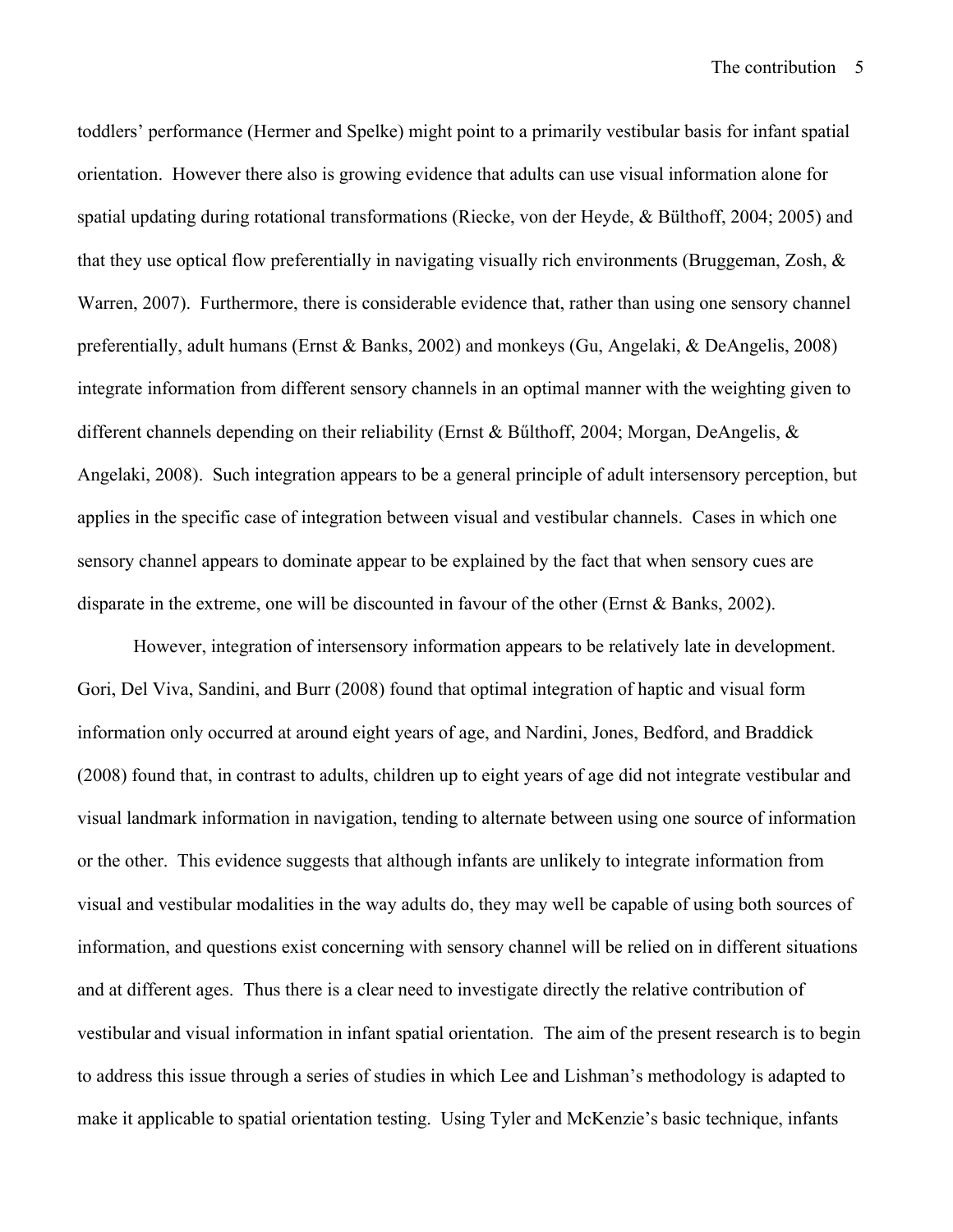are trained to anticipate the appearance of a fixed event within a cylindrical enclosure. Following training, several forms of test trial are presented so as to isolate or put in opposition visual flow and vestibular information. Specifically, if the surround is rotated rather than the infant, only visual information for movement is provided. Or if the surround and infant are rotated simultaneously, only vestibular information is provided. Finally, if both infant and surround are rotated in the same direction, but the latter at twice the rate, vestibular information specifies one direction of rotation and visual flow information the opposite direction of rotation.

In the main studies we tested infants between the ages of 6 and 14 months, this being the age range that has been the focus of most prior research. However, it seemed important to provide an adult baseline. Previous research has investigated the effects of visual and vestibular information on adults' sense of body position, orientation (Ivanenko, Grasso, Israel, & Berthoz, 1997; Wertheim, Mesland, & Bles, 2001) heading (Blouin, Gauthier, & Vercher, 1995), and subjective impressions of rotation (Wong & Frost, 1981), and also on their control of arm movement in pointing to a target (Guillaud, Gauthier, Vercher, & Blouin, 2006). However, these studies either investigate perception and motor adaptation during the sensory stimulation itself rather than on spatial orientation following stimulation. And when they do investigate spatial orientation they tend to compare performance with and without vestibular (Riecke et al., 2004) or visual information (Rieser, Ashmead, Talor, & Youngquist, 1991) and so do not make all the comparisons we have in mind here. Thus we began our investigation with an adult version of the infant task.

#### Experiment 1

The aim of this experiment was to evaluate the relative contribution of visual flow versus vestibular information in a task requiring adults to relocate a target following movement. Because the purpose was to provide an adult baseline for subsequent infant experiments, the task was designed so as to be easily adaptable for use with infants. Four conditions were run, a baseline condition and three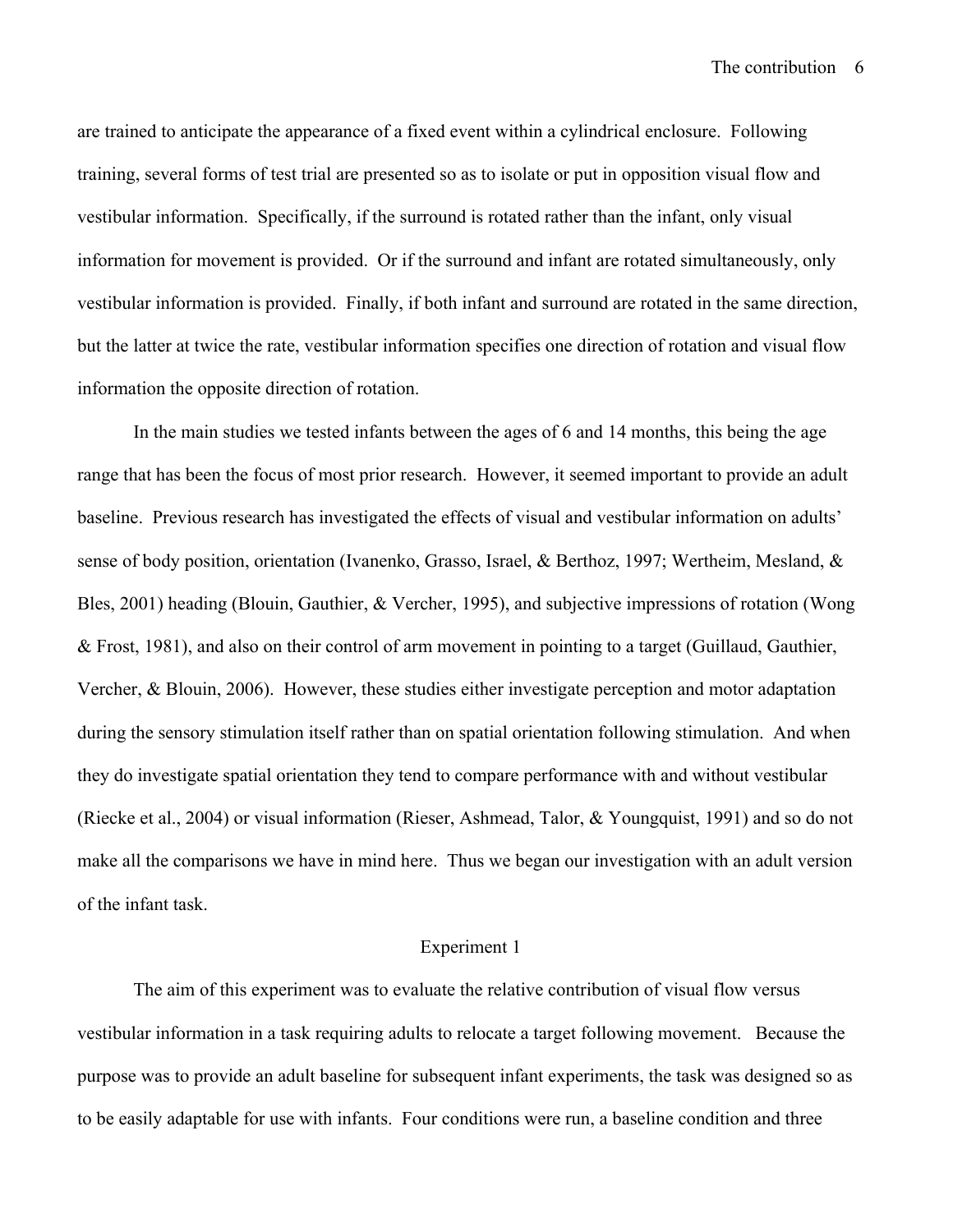others that manipulated visual flow information and vestibular information for bodily rotation separately or in combination.

#### *Method*

*Participants.* Forty-eight adults, 38 female and 10 male in the age range 20-30 years took part in the study. Twelve were assigned to each of the four conditions in such a way as to ensure that the mean age and gender balance were comparable across conditions.

*Apparatus.* The experimental environment consisted of a circular enclosed room with a chair at its centre. The entire room was raised 26 cm from the ground, and was 244.2 cm in diameter and 191.5 cm in height, from floor to ceiling. The chair seat was 57 cm above the floor of the enclosure. The room was lined internally with off white opaque fabric, forming the cylindrical wall of the room. This was divided by 9 openable elasticized vertical slits extending from floor to ceiling at 30-degree intervals over a total angle of 240 degrees. Three movable video cameras were attached at a height approximately equivalent to participants' eye level to a support rail outside the material wall, to monitor and record participants' head and eye movements. To ensure that the sites at which the cameras were positioned were not distinctive, six false camera lenses were placed at the remaining sites. The fabric was stretched over a frame, eliminating sway during rotation but resulting in minor uniform undulations top to bottom that provided shading texture in the surround. Nine red LED lights were positioned at each of the nine sites directly above the camera positions, which were adjacent to the elasticized slits. The resulting texture and uniformly spaced features provided noticeable visual flow information when participant or surround was rotated. The lights could be activated singly from outside the circular room. Once activated the light flashed in order to attract participants' attention. A television monitor and threechannel mixer located outside the circular room and near the event site, allowed the experimenter to monitor the participants' responses via the three cameras.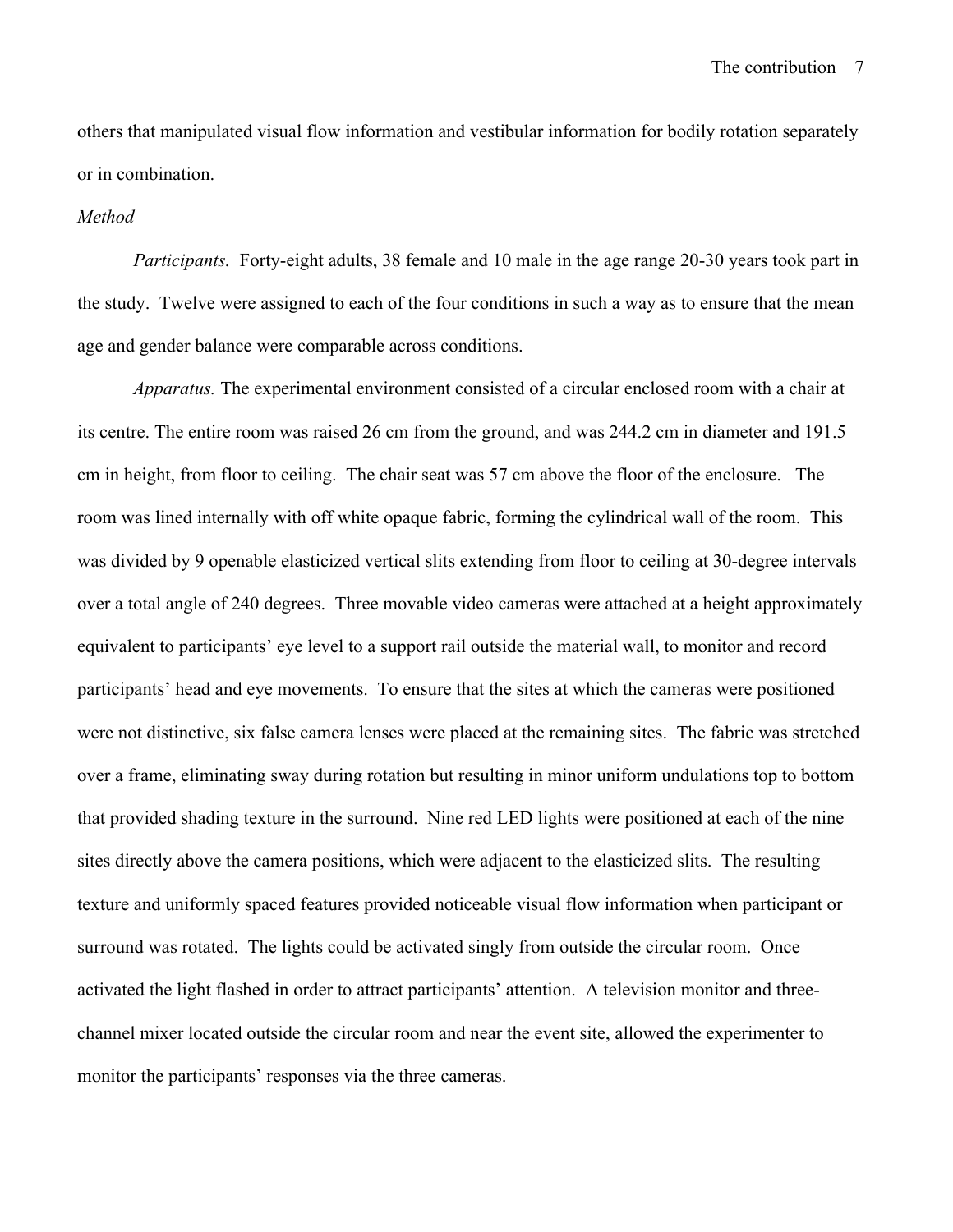The chair was mounted on a central bearing that could be rotated by the experimenter. The enclosure was also connected to this central bearing, allowed it to be rotated as a whole. A belt system could be engaged that locked chair and surround together, either so that they rotated in the same direction at the same rate or so that the surround rotated at twice the speed of the chair. In these cases, the combined movements were achieved by the experimenter rotating the surround manually. All rotations occurred soundlessly.

*Design.* The aim of evaluating the relative contribution of visual flow information versus vestibular information was achieved by measuring adults' estimation of the position of a fixed target location following four different types of spatial transformation. Because the purpose was to provide an adult baseline to which infant performance would be compared, we adopted the same basic procedure as used by Tyler and McKenzie with infants, in which initial training involved learning to anticipate appearance of a target at a fixed location from two directions of facing, followed by a single test trial. The test trial involved a transformation that provided either congruent or conflicting information in the visual and vestibular modalities. The form of the test trial differed for each of the four groups of participants. A *baseline condition* similar to the test trial used by Tyler and McKenzie (1990) contained both visual and vestibular information of movement to a new direction of facing (see figure 1), a *visual change condition* provided only visual information of movement, a *vestibular change condition* provided only vestibular information of movement, and an *opposed visual and vestibular condition* provided visual and vestibular information specifying equal but opposite directions of rotation. These test trials were designed so as to make it possible to establish the relative contribution of vestibular and visual information to participants' response, and whether this varied dependent on whether vestibular and visual information for movement where presented in isolation or in opposition.

*Procedure*. The target event was the appearance of the experimenter at one of the elasticized slits between the panels of the enclosing wall. Only her head was visible. The appearance occurred at the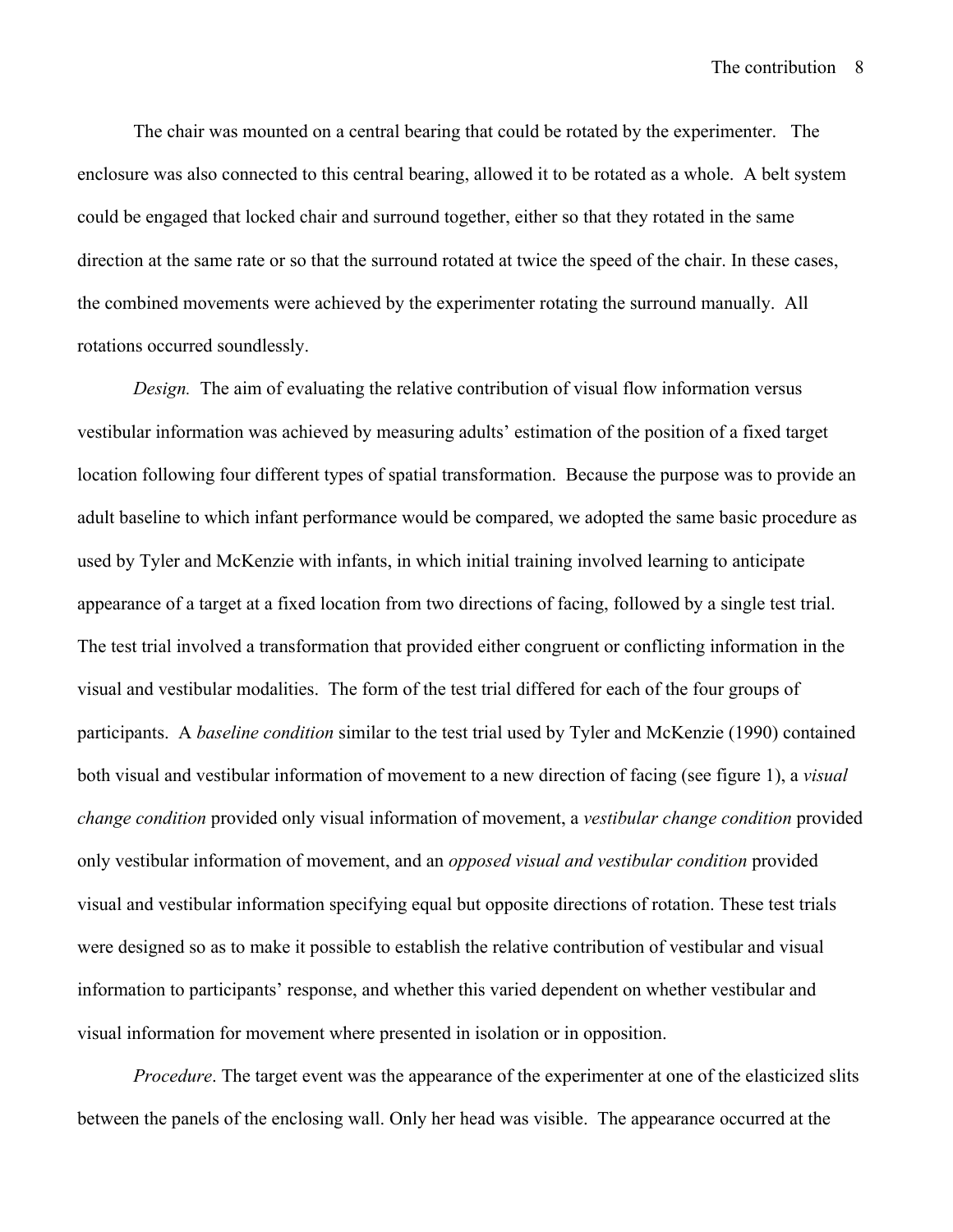same fixed location in the laboratory frame for every trial. Participants were provided with a pointer to point to the position at which they anticipated the event would appear. They were instructed not to point to the event site on the first trial, but to point as accurately as possible on subsequent trials, and to touch the material of the wall, so that the experimenter could mark the position. They were told that they would be rotated to different positions and that, after the practice trials, the event would occur in the same place in the laboratory frame each time. No other instructions were given.

Participants received two practice trials and six training trials. To ensure that participants had no prior knowledge of event site or chair positions before the experimental trials, both the practice trials and the practice event site were different from those used in training and test. The chair was manually rotated to the first practice position, 30, 60, or 90 degrees to the right or left of the starting point. To cue the start of the trial the light in front of the participant flashed for three seconds, and two seconds later the experimenter appeared at the target site. A transformation phase followed in which the chair was rotated to the next practice position, past the event site and 120 degrees from the first training position. Again, to signal the start of the trial the light in front of the participant was activated for three seconds, and this time the participant was asked to point to the anticipated event location (target). Two seconds following the participant's point, the experimenter appeared at the event location.

The training sequence is illustrated in Figure 1. Before the first training trial, the participant was oriented to face the target site used during training and test. The chair was then manually rotated to the first training position, 60 degrees to the right or left of the target direction. The light in front of the participant flashed for three seconds to cue the start of the trial. The participant was asked to point to the anticipated event location (target), and two seconds later target feedback was provided by the experimenter appearing at the target site. A transformation followed in which the chair was then rotated clockwise or anticlockwise to the next training position, past the event site and 90 degrees from the first training position (thus 30 degrees to right or left of the event site). Following this, the light in front of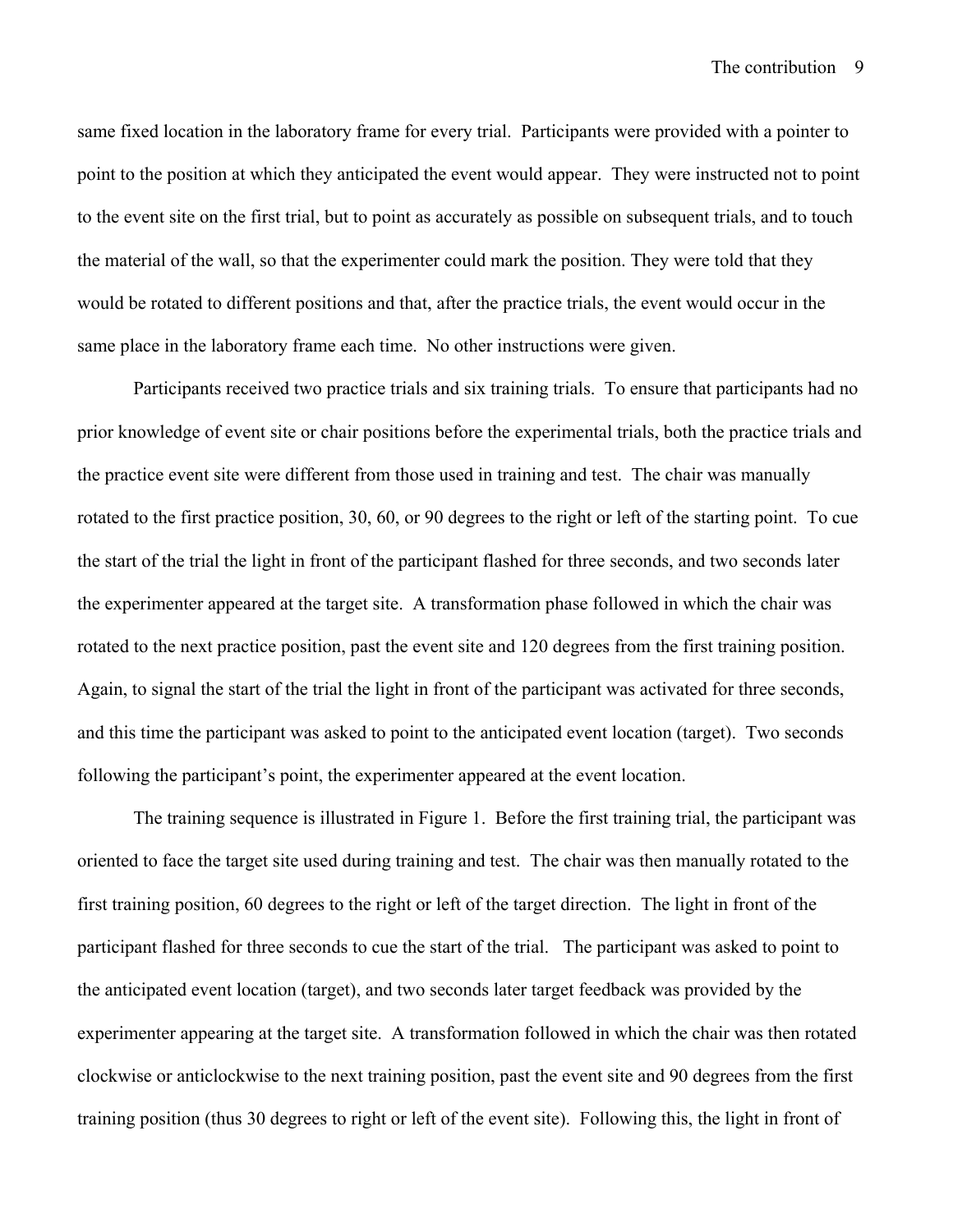the participant was activated for three seconds to cue the start of the next trial, whereupon the participant pointed to the anticipated position of the target. Again, the experimenter appeared at the event site two seconds after the participant had pointed. This procedure was repeated until the participant had received a total of six training trials, three from each side of the target event site (Training from two directions of facing is typically used in infant work to prevent establishment of perseveration of a single response.).

The single test trial followed immediately. The form of the transformation in this trial differed between conditions, as indicated in Figure 2. To allow measurement of anticipatory looking the experimenter did not appear at the target position. In the *baseline condition*, the chair was rotated past the target event site and 60 degrees from the last training position to a new test position (30 degrees to right or left of the event site), providing both visual and vestibular information for a change in orientation. In the *visual change condition*, the room was rotated 60 degrees clockwise or anti clockwise, whilst the chair remained stationary in the position of the last training trial. This provided visual flow information but no vestibular information for a change in orientation. If the last training trial had occurred with the participant oriented to the left of the target event site, the room was rotated anticlockwise (generating the visual flow direction that would result from a clockwise body rotation), and if to the right, the room was rotated clockwise. In the *vestibular change condition*, the chair was rotated 60 degrees past the target event site, and the room was simultaneously moved 60 degrees in the same direction (chair and surround were locked together in this condition, allowing no movement of the chair relative to the surround). This provided vestibular information but no visual information for a change in orientation. If the last training trial had occurred to the left of the target event site, the room and chair were rotated clockwise, and if to the left, they were rotated anticlockwise. In the *opposed visual and vestibular condition*, the chair and the room were also rotated simultaneously but through different extents. The chair was rotated 60 degrees past the target event site, and the room was rotated 120 degrees in the same direction. This provided visual flow information for a change of orientation in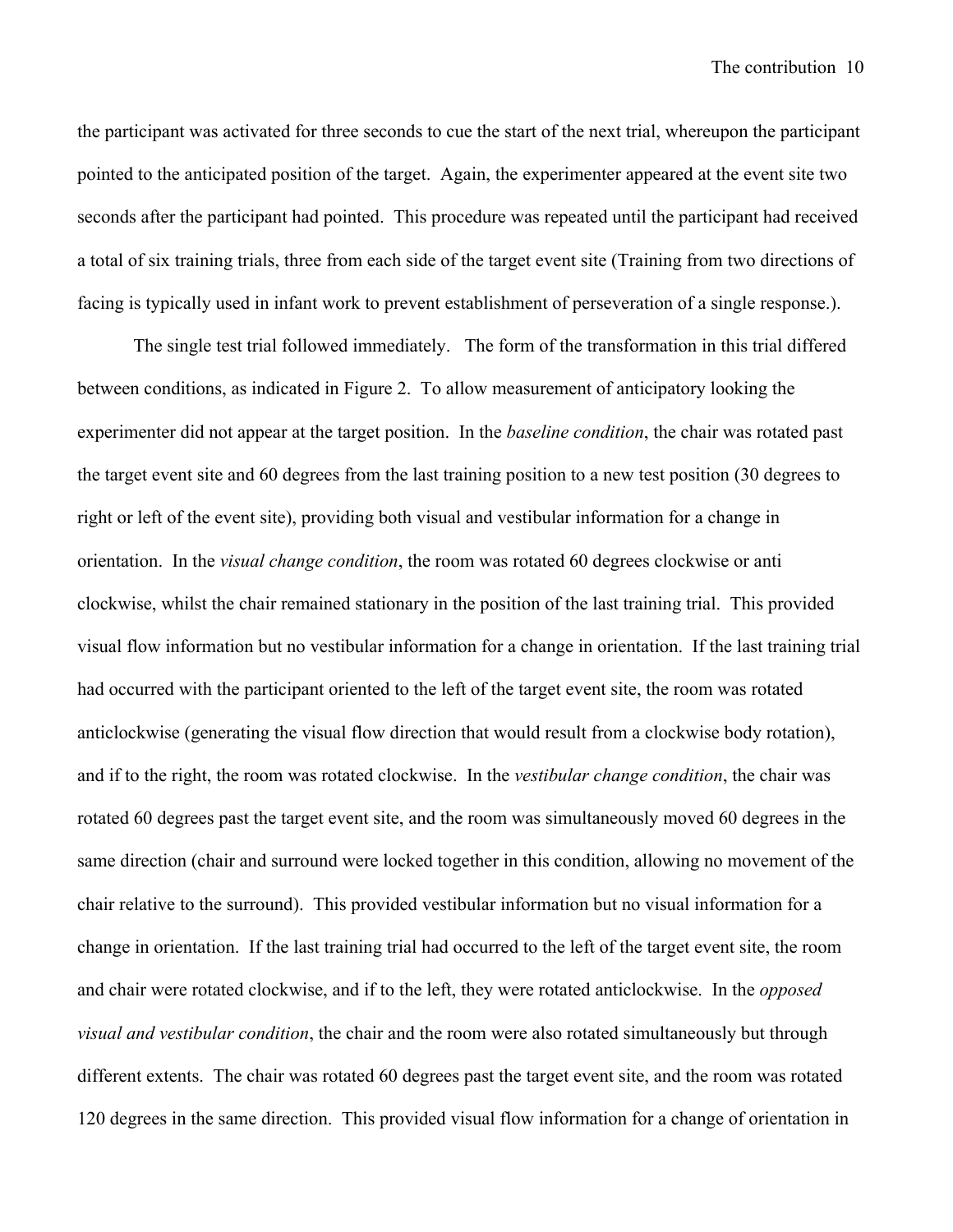one direction and vestibular information for a change in the opposite direction. If the last training trial had occurred with the participant oriented to the left of the target event site, chair and surround were rotated clockwise, and if to the right, they were rotated anticlockwise. All chair and surround rotations took place at a peak velocity of approximately 45 degrees/sec, with smooth acceleration and deceleration phases during the approximately the first and last 15 % of the movement, apart from the test trial in the surround-twice-self condition in which the surround was rotated at a peak velocity of approximately 90 degrees/sec and the chair at half that rate.

Following each of these transformations, the cue light in front of the participant was activated for 2 seconds, whereupon the participant pointed to the anticipated location of the target. In each condition, the locations were identified that participants could be expected to point to depending on whether they were relying accurately on visual or vestibular information. In all but the *baseline condition,* reliance on vestibular or visual information predicted opposite directions of updating and different locations at which event prediction should occur. Note that reliance on vestibular information in the *visual change condition* and on visual information in the *vestibular change condition* would result in perception of no change in orientation and thus would result in an anticipatory look in the same direction as on the last training trial. To allow comparison with infant responses, participants' point locations were coded as accurate according to vestibular or visual information if they fell within an area 15 cm either side of the slit in the curtains at a particular site and between 50 cm from the roof of the circular room and 80 cm above the floor, and area corresponding to that taken up by the appearance of the investigator during training. Any other responses were coded as angular departures from whichever target location (visual or vestibular) they were closest to.

## *Results and discussion*

In the baseline condition visual flow and vestibular information specified the same rotation and hence would be expected to prompt identification of the same target location. All other conditions were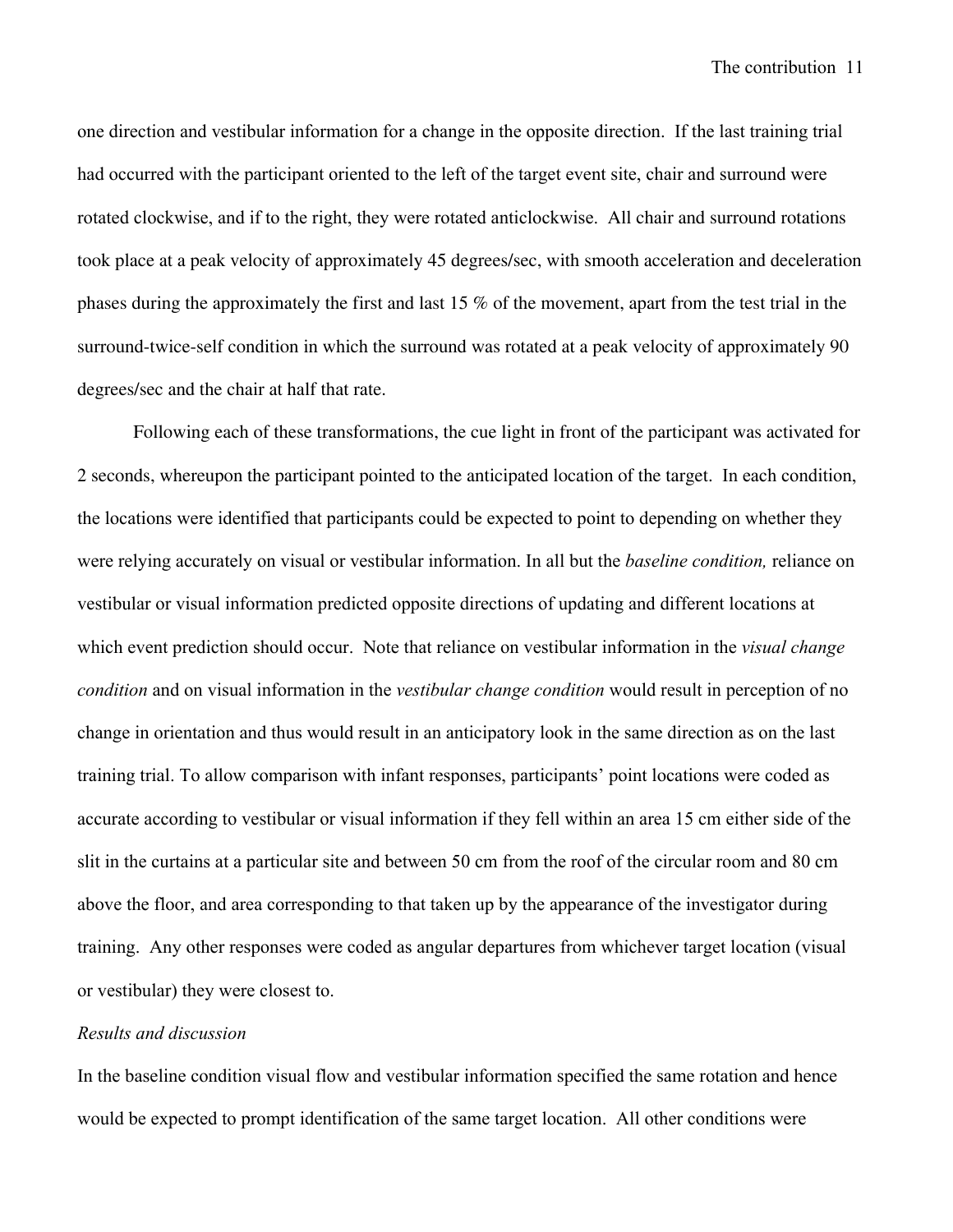designed so that reliance on visual information would lead to identification of the target at a specific position to one side of midline whereas reliance on vestibular information would lead to identification of the target at a specific position to the opposite side of midline. Table 1 displays the data coded for both directional and positional accuracy. The directional measure is strikingly clear: the overwhelming majority of participants looked in the direction specified by visual flow. The only exception was one individual in the *vestibular change condition* who pointed straight ahead. The more exact criterion for location (15 cm either side of the surround slit) also yielded very clear data. All but three of those who had pointed in the direction specified by visual information pointed at the target location specified by visual information. It is noteworthy that all those who did not were in the *opposed visual and vestibular condition*. These three individuals pointed to the location 30 degrees closer to midline than that specified by reliance on visual flow information, an outcome in keeping with a small effect of vestibular information. Otherwise, the majority of participants responded in terms of visual flow information and appeared to show no awareness of the conflict between visual and vestibular information.

The striking finding is that in all conditions other than the baseline condition*,* the majority of participants were pointing at a location that was 60 degrees away from the actual target location. In other words, participants' reliance on visual flow information made them very poor at identifying a fixed position within the laboratory framework. Given that participants were informed that the target was stable within the laboratory frame, it seems unlikely that they were solving the task by assuming that the target moved with the surround, and these results are consistent with adults discounting information from one sensory channel (in this case vestibular information) when it is markedly incongruent with information from another channel (Ernst & Banks, 2002)

These data are so clear that statistical analysis was unnecessary. It would have been possible to analyse pointing angles more precisely to detect whether there were subtle effects across the different conditions that suggested subsidiary effects of vestibular information for movement or stability.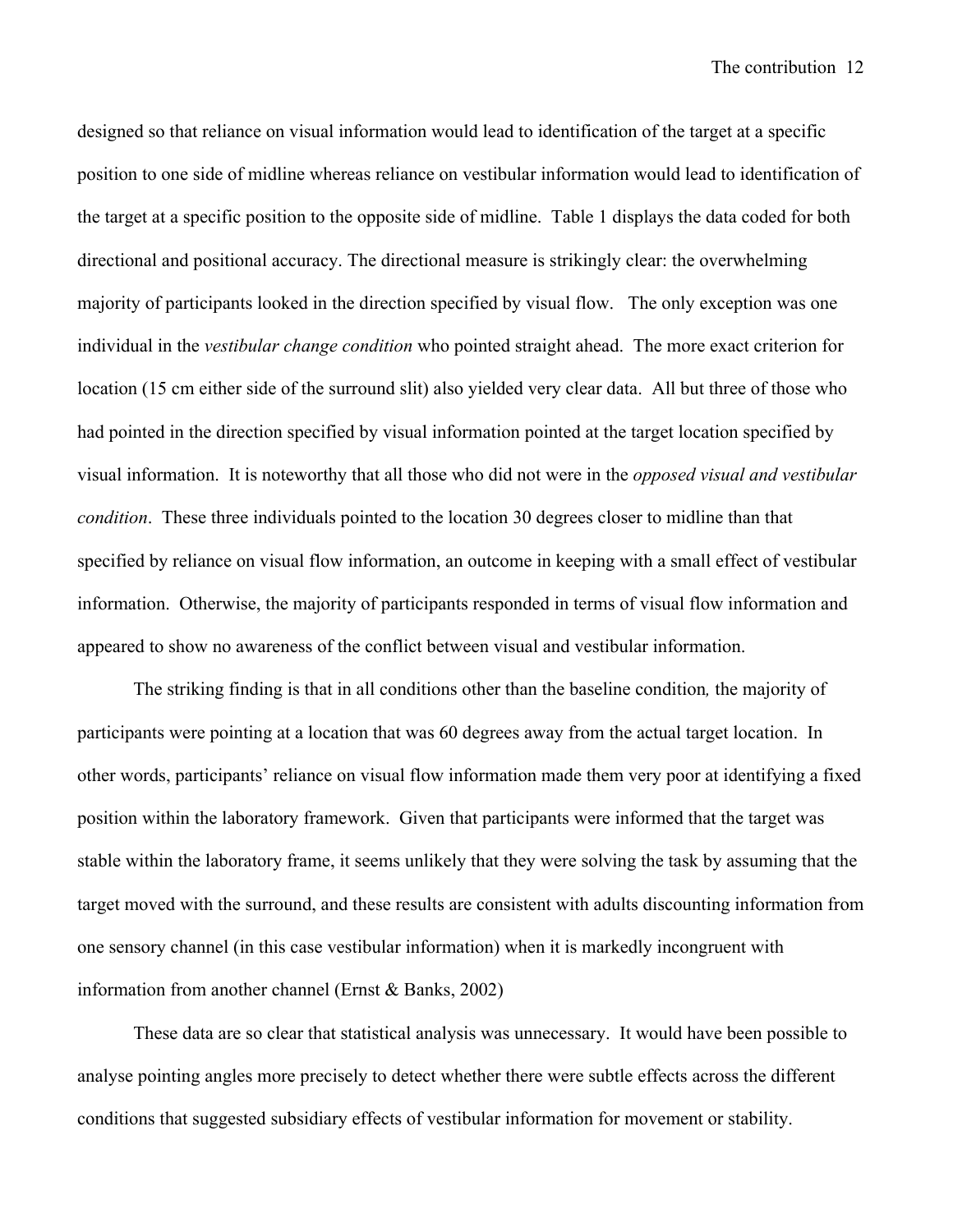However, the aim here was to provide an adult baseline for the infant work, and the 15 cm error margin allowed here is reasonable given that it corresponds to target size, and is of a similar level of accuracy as is likely to be possible from scoring infant looking direction.

#### Experiment 2

Having established how adults respond in this task, we moved to investigating infants' performance in the same conditions used in Experiment 1. In this case, the dependent measure, in parallel with work by McKenzie and colleagues, was anticipatory looking on the test trial. But apart from the lack of verbal explanation given to adults, essentially the same procedure was followed as in Experiment 1. In order to investigate possible developmental change, we tested groups of infants of mean age 7, 9, and 12, covering the age range 6 to 14 months.

### *Method*

*Participants.* A total of 216 infants took part in the experiment: 72 6- to 8-month-olds ( $M =$ 213.3 days; range 184 – 240 days; 36 girls and 36 boys), 72 8- to 11-month-olds (*M* = 279.4 days; range 244 – 332 days; 36 girls and 36 boys), and 72 12- to 14-month-olds (*M* = 371.5 days; range 349 – 428 days; 35 female and 37 male). A further 36 infants failed to complete the session due to fussiness. Within each age group, 18 infants were assigned to each of the four experimental conditions in such a way as to ensure that the mean age and gender balance were comparable across conditions.

*Apparatus.* The same equipment was used as in Experiment 1, with the addition of a VCR to record images of the infant captured by the three cameras. In order to maximize the accuracy of judgment of gaze direction, camera positions were varied depending on condition so that, following the test trial manipulation, one camera was always at the infant's straight ahead viewing point, and the other two were at the fixation points predicted by reliance on visual flow and vestibular information respectively. The first camera was used to detect direction of look, whereas the other two were used to estimate accuracy of fixation of the points specified by visual and vestibular information respectively.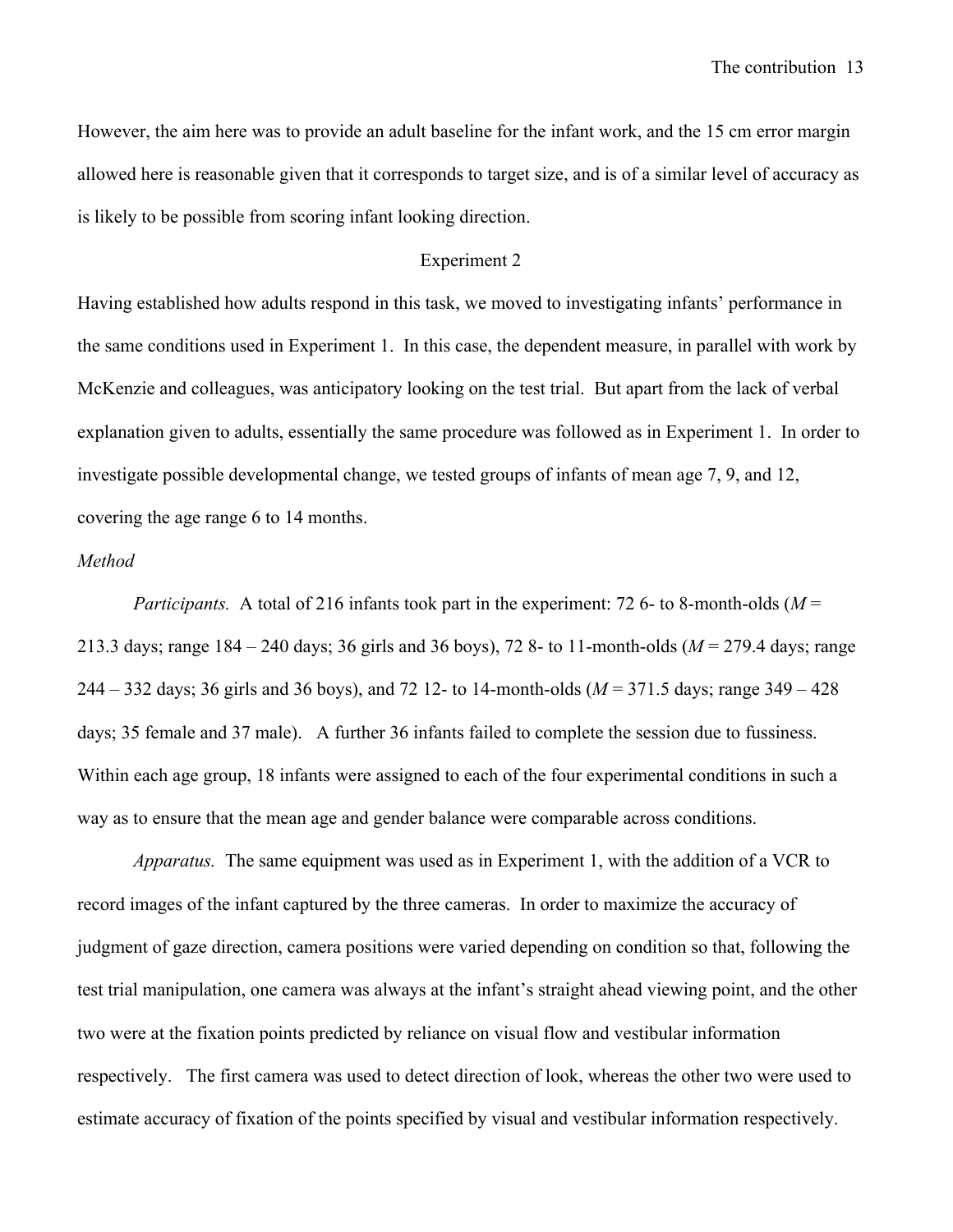*Procedure.* The procedure was largely the same as in Experiment 1, but was adapted in places to make it appropriate for infant testing. A short play session of about five minutes took place in the enclosure before testing commenced, so that the infant became accustomed to the surroundings and the investigator.

All infants received a total of eight training trials, four from each direction of facing. The parent was directed to sit on the chair in the centre of the room with her/his feet on the footrest. The infant sat on the parent's knee, facing forwards. The seat of the chair was 57 cm from the floor, so that when seated on the parent's lap the infant's eye level was approximately the same as the camera heights. Parents were asked to remain looking forward at all times, and were asked not to communicate with their infant in any way. Before commencement of the first trial, the parent and infant were seated facing the target site. The chair was then rotated to the first training position, 60 degrees to the left or right of the starting point (see figure 1). At the start of the trial, the light facing the infant flashed until the infant was fixating it. Immediately following this the experimenter appeared at the target site, saying "Boo. Here I am. Hello...(child's name)" A transformation phase followed in which the chair was then rotated to the next training position, past the event site and 90 degrees from the first training position (hence 30 degrees to right or left of the event site). Once this movement was complete the next trial commenced with the light cue in front of the infant, followed by the target event. The target event occurred at the same location in the laboratory frame of reference for every trial. This procedure was repeated until the infant had received a total of eight training trials, four from each side of the target event site.

The single test trial followed immediately. The transformation phase of the test trial differed between conditions, and to allow measurement of anticipatory looking the experimenter did not appear at the target position following the light cue. In the *baseline condition* (see figure 2), the chair was rotated past the target event site and 60 degrees from the last training position to a new test position (30 degrees to left or right of the event site). In the *visual change condition*, the room was rotated 60 degrees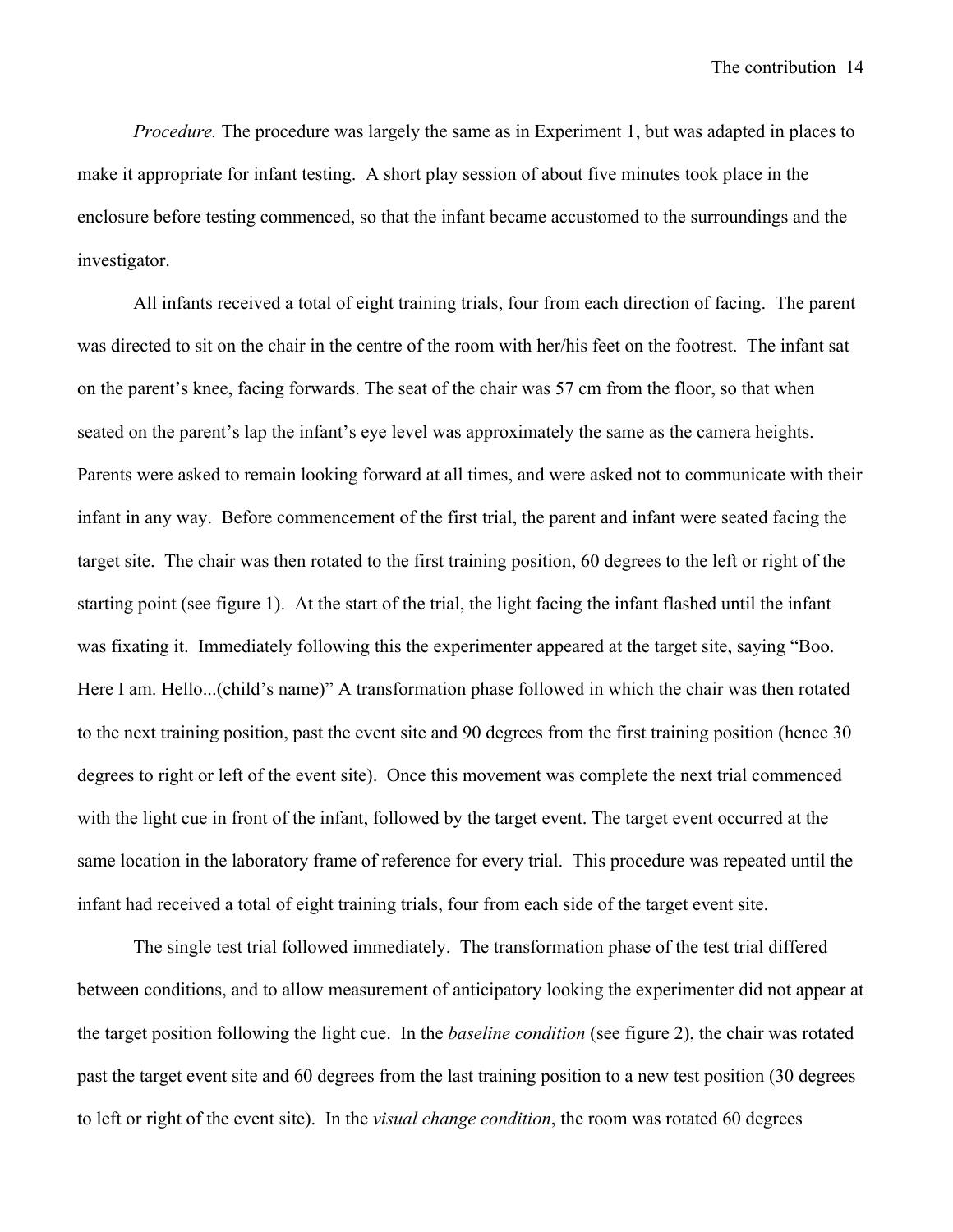clockwise or anti clockwise, whilst the chair remained stationary in the position of the last training trial. In the *vestibular change condition*, the chair and the room were rotated simultaneously, 60 degrees clockwise or anti-clockwise past the target event site. In the *opposed visual and vestibular condition*, the chair was rotated 60 degrees clockwise or anticlockwise past the target event site, and simultaneously within the same time span the room was moved 120 degrees in the same direction. In all cases, following the test trial spatial transformation, the straight-ahead light cue flashed until the experimenter verified from the video data that the infant was fixating it. Measurements of anticipatory gaze direction followed once the light stopped flashing.

*Predictions.* The results of Experiment 1 indicated that adults relied overwhelmingly on visual information, whether this specified movement or stability, and that this reliance was maintained even when vestibular information specified an opposite direction of movement. This is consistent with strong effects of visual information on postural stability in adults and infants, and it might be assumed that infants should show similar reliance on visual information in the present task. However, predictive orientation to a target is fundamentally a different behaviour from maintenance of postural stability, and it is not certain that we should predict the same effect in spatial orientation. Our finding with adults is consistent with the conclusion that when there is a large disparity between information from two sensory channels, adults discount information from one sense. However, work with children suggests that discounting does not occur, and in a navigation task children tend to alternate between using one sensory channel and the other (Nardini et al, 2008). If this is also true of infants, we would expect to find less consistency in responding in the three conditions in which vestibular and visual information is incongruent than in the *baseline condition* in which information about movement is congruent across the senses. Secondly, if infants are sensitive to both visual and vestibular information, we might expect response consistency to be lower in the *opposed visual and vestibular condition*, in which vestibular and visual information specify opposite movements, and in the *visual change* and *vestibular change*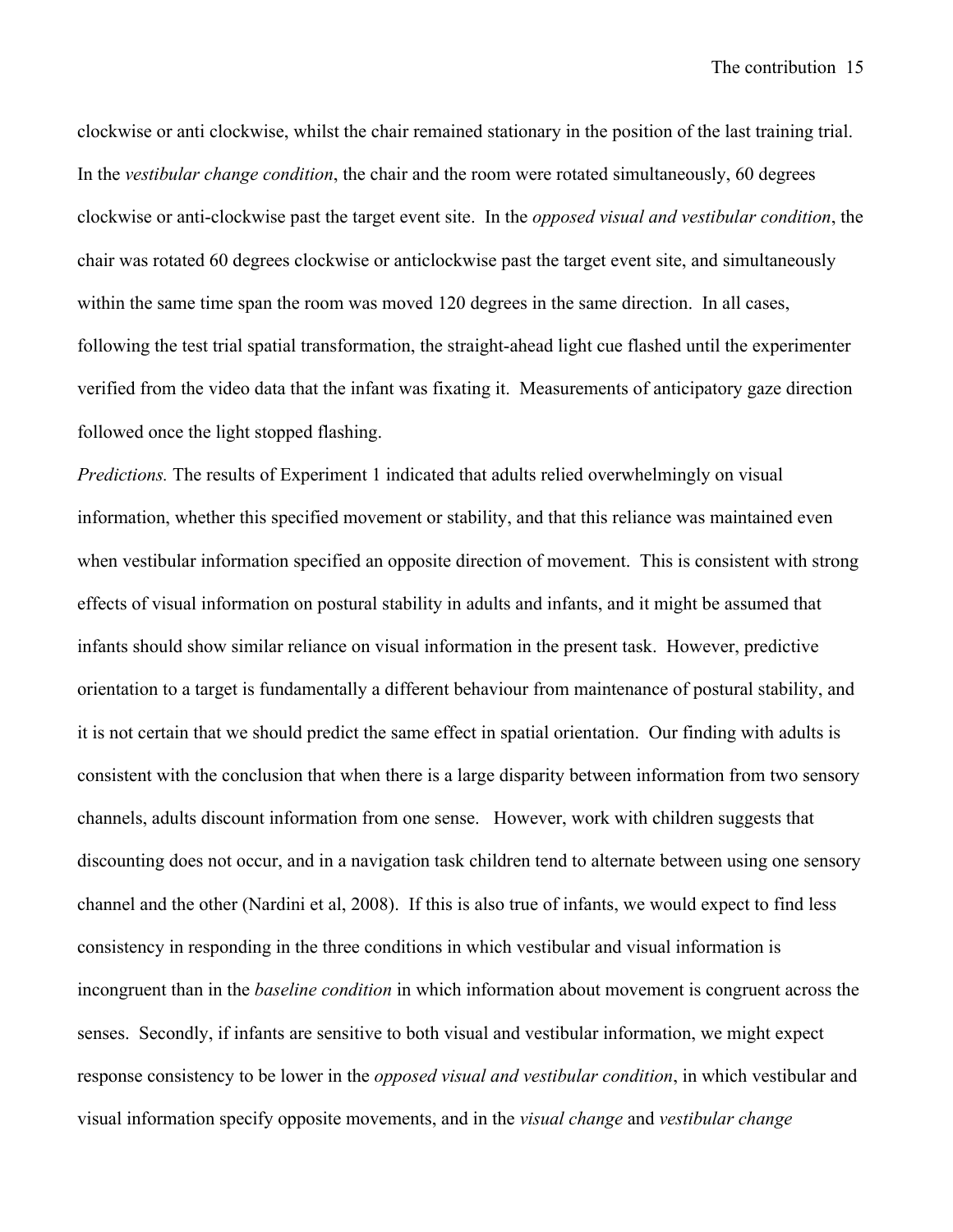conditions in which one sensory channel specifies a movement and the other specifies stability. Finally, although infants may be sensitive to both vestibular and visual information, one source of information may have more influence than the other, and this may vary depending on how visual and vestibular information is combined in the different test conditions. On this, we can make no clear prediction; although Tyler & McKenzie (1990) suggest that vestibular information is primary, indirect evidence suggests sensitivity to both visual and vestibular information, but gives no pointers to whether one source should have more influence than the other.

*Measures and coding.* Recognising that infants might look to more than one location on the test trial, Tyler and McKenzie (1990) measured both direction of first look and total duration of looking to target within a 5 second period following onset of the first look. In their work these measures yielded essentially the same outcomes. However, in the present work, particularly in conditions in which visual and vestibular information were uncorrelated, it was evident that many infants looked to more than one location during the test trial. Thus, we judged that a long look should be a more reliable indicator of sustained trained anticipation than a fleeting first look. Also, we found that longest looks tended to be quite sustained, averaging 2.27 s across ages and conditions, and their analysis yielded similar outcomes to analyses based on the total duration of looking measure used by Tyler and McKenzie. Two measures were derived from longest look data. Firstly, looks were coded simply for *direction*. In the baseline condition this involved recording the number of infants who looked towards the target. In the other conditions, this involved recording the number of infants who looked in the direction specified by visual flow versus the number that looked in the direction specified by vestibular information. Because the two sources of information always specified opposite directions of looking, and because no infants looked straight ahead, all infants fell into one of these categories. Secondly, looks were coded according to a stricter *location* criterion. Because there were camera and light positions every 30 degrees, most infants looked quite directly at one of these positions. However, all looks were coded in terms of which of these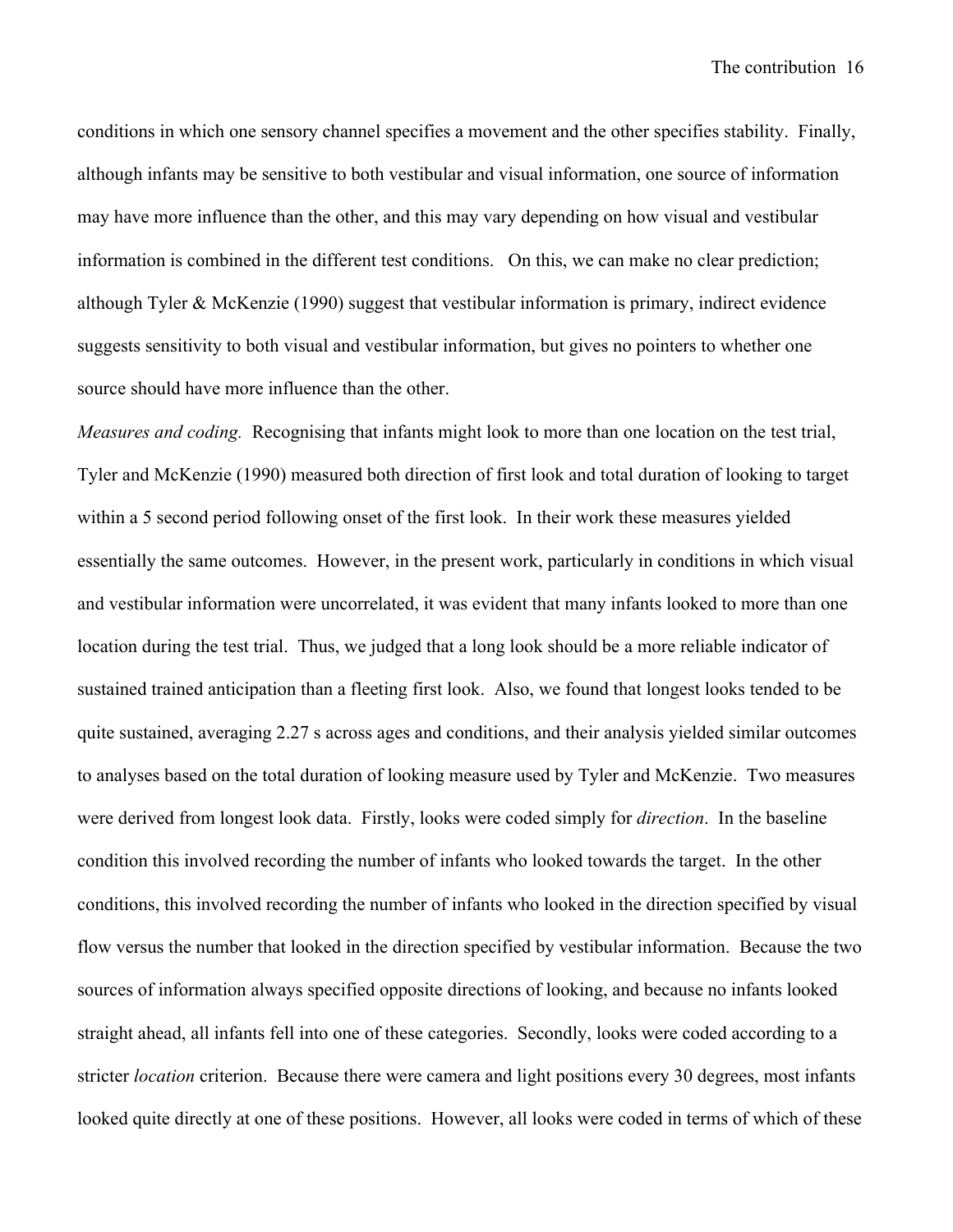positions was most closely fixated, and the number of infants looking to target was recorded. In the baseline condition, this involved recording the number of infants whose fixation was closer to the actual target than other locations. In the other conditions, this involved recording the number of infants who looked to the target as specified by visual flow and vestibular information respectively. Our reason for adopting these two criteria was that it is possible for infants to use visual and/or vestibular information at two levels; a) to simply identify *direction* of movement and b) to identify *direction and extent* of movement.

In this experiment and the two that follow, 20% of video records were scored by a second scorer naïve to the aims and hypotheses. Inter-scorer reliability was high, with 91% agreement on exact measures and 95% agreement on directional measures.

## *Results*

Table 2 displays the data, subdivided by age and condition. For both directional and location codings, a binary logistic model was fitted to the data using the Generalised Linear Interactive Modelling (GLIM) Package (Francis, Green, & Payne, 1993). In each case, the model was first constructed by adding each factor (Age and Condition) individually. Then, changes in deviance were assessed by addition of the interaction between factors to the model.

The first set of analyses included the data for the *baseline condition*, to provide a reference for performance in the other (experimental) conditions. In these analyses, we were interested in two things, firstly how performance in the experimental conditions compared to that in *the baseline condition*, and secondly whether performance in the *baseline condition* varied as a function of age. Thus we report condition and age effects for the whole data sets and just age effects for the *baseline condition*. However, given that the *baseline condition* confounds vestibular and visual information, further analyses to tease apart vestibular and visual effects were also carried out omitting the *baseline condition*. Analyses including baseline condition.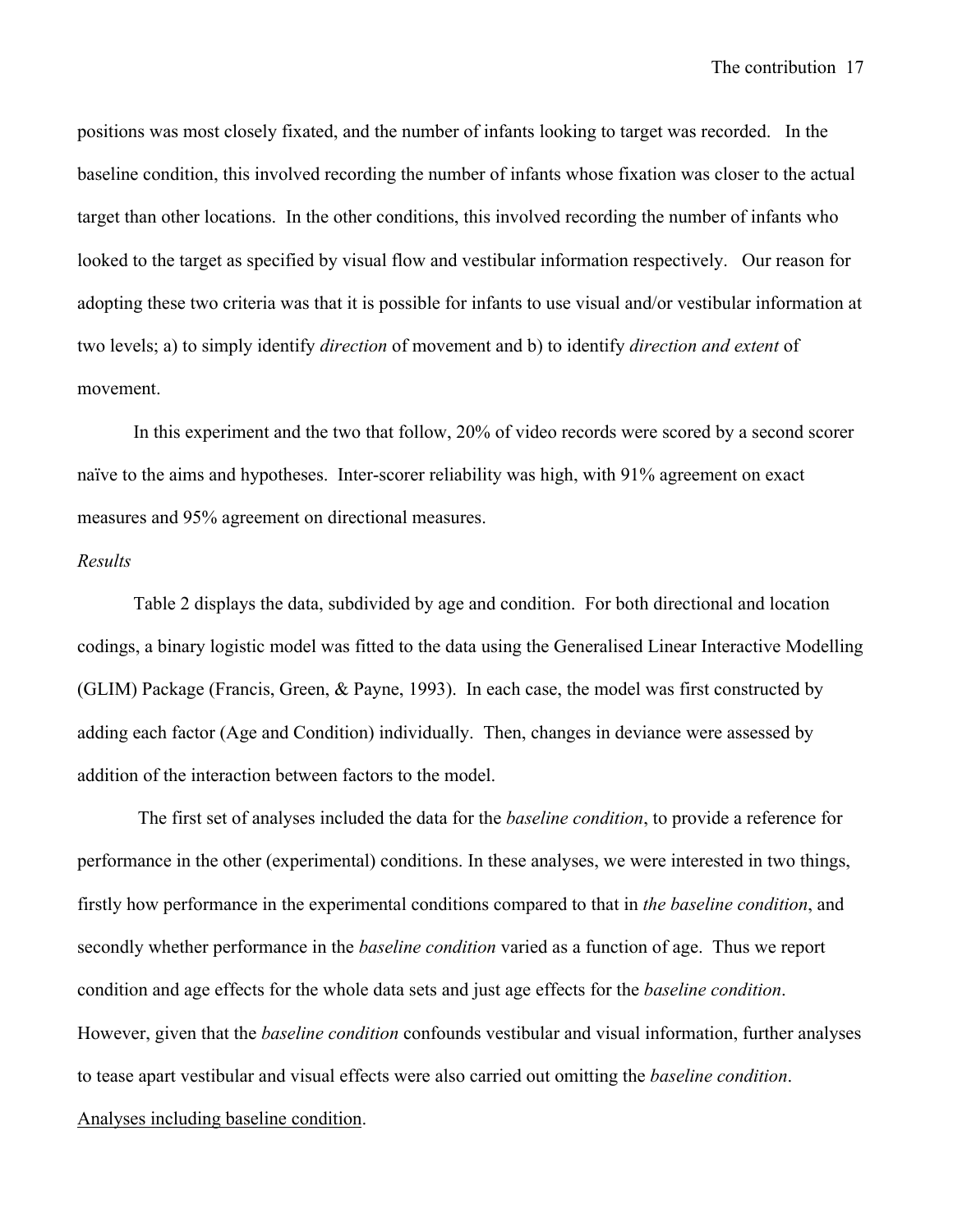The directional measure yielded a significant condition effect,  $\chi^2$  (3, *N* = 216) = 27.15, *p* < .0001. Responding was more consistent across infants in the *baseline condition* than in the *visual change condition,*  $\chi^2$  (1,  $N = 108$ ) = 20.0,  $p < .0001$ , the *vestibular change*, and *opposed visual and vestibular conditions*,  $\chi^2$  (1, *N* = 108) = 14.66, *p* = .0001, and there were no other differences in performance between conditions,  $\chi^2$  (1, *N* = 108) .15, *p* = .69. The age x condition interaction was not significant,  $\chi^2$  $(6, N = 216) = 7.42, p = .28$ . There was no significant difference in performance on the *baseline condition* between the three age groups,  $\chi^2$  (2, *N* = 45) = .53, *p* = .77.

The location measure yielded a significant condition effect,  $\chi^2$  (3, *N* = 145) = 51.67, *p* < .0001, and the data suggest this arose from more consistent responding in the *baseline condition*. However, parameter estimates and standard errors were inflated, so this effect cannot be interpreted with confidence. The age x condition interaction was not significant,  $\chi^2$  (6, *N* = 145) = 1.96, *p* = .92. There was no significant difference in performance on the baseline condition between the three age groups,  $\chi^2$  $(2, N = 36) = 2.67, p = .26.$ 

In summary, performance on the direction measure was more consistent in the baseline condition than in the experimental conditions, and there were no age effects in performance on the baseline condition on either measure. The same appeared to be true of the location measure, though the condition effect was hard to evaluate statistically.

## Analyses omitting baseline condition.

The directional measure yielded a significant age effect,  $\chi^2$  (2, *N* = 216) = 14.07, *p* = .0008. There was no difference in performance between 7- and 12-month-olds,  $\chi^2$  (1,  $N = 108$ ) = .16,  $p = .69$ , but there was significantly more vestibular responding by 9-month-olds than by both 7-month-olds,  $\chi^2$  $(1, N = 108) = 10.72, p = .001$ , and 12-month-olds,  $\chi^2$  (1, *N* = 108) = 7.26, *p* = .007. The condition effect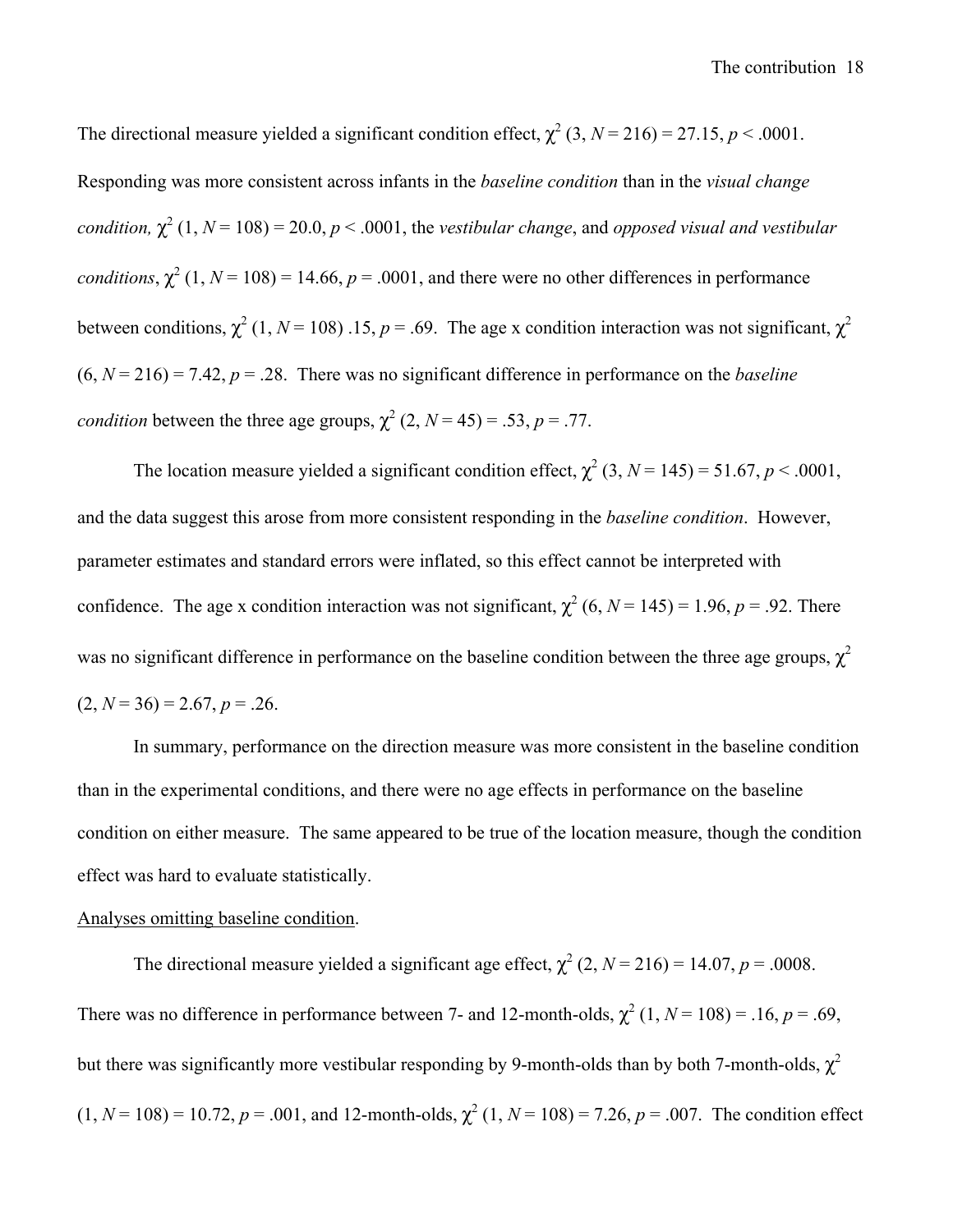was not significant,  $\chi^2$  (2, *N* = 216) = .45, *p* = .79, and the interaction between age and condition was not significant,  $\chi^2$  (4,  $N = 216$ ) = 7.15,  $p = .13$ .

The location measure yielded a significant age effect,  $\chi^2$  (2, *N* = 110) = 8.05, *p* = .018. There was no difference in performance between 7- and 12-month-olds,  $\chi^2$  (1,  $N = 70$ ) = .006,  $p = .94$ , but there was more vestibular responding by 9-month-olds than by both 7-month-olds,  $\chi^2$  (1, *N* = 71) = 4.89, *p* = .027, and 12-month-olds,  $\chi^2$  (1,  $N = 77$ ) = 4.68,  $p = .03$ . There was also a significant condition effect,  $\chi^2$  $(2, N = 109) = 9.25, p = .01$ . There was no difference in performance between the *visual change* and *vestibular change conditions*,  $\chi^2$  (1, *N* = 80) = .02, *p* = .89, but there were significantly fewer accurate looks in the *opposed visual and vestibular condition* than both the *visual change*,  $\chi^2$  (1, *N* = 70) = 5.37, *p*  $= .02$ , and *vestibular change* conditions,  $\chi^2$  (1, *N* = 68) = 5.7, *p* = .017.

In summary, for both the direction and location measures, there was more vestibular responding at 9 months and more visual responding at other ages. Additionally, across all ages and relative to other conditions fewer infants in the *opposed visual and vestibular condition* satisfied the more precise location criterion, whether specified by visual or vestibular information.

#### *Discussion*

On the directional measure in particular, infants are more accurate in the baseline condition than the other conditions in which vestibular and visual information are manipulated independently. Although the condition effect for the location measure was hard to interpret due to the nature of the data, it appears that the same trend was present on that measure. At first sight, such a finding might seem predictable: when visual and vestibular information combine to specify the same location, performance could be expected to be better. However, the result is important in comparison with adult performance in Experiment 1, which was overwhelmingly guided by visual information. Thus, even though infants showed a clear tendency to rely more on one type of information, at no age is it such a strong tendency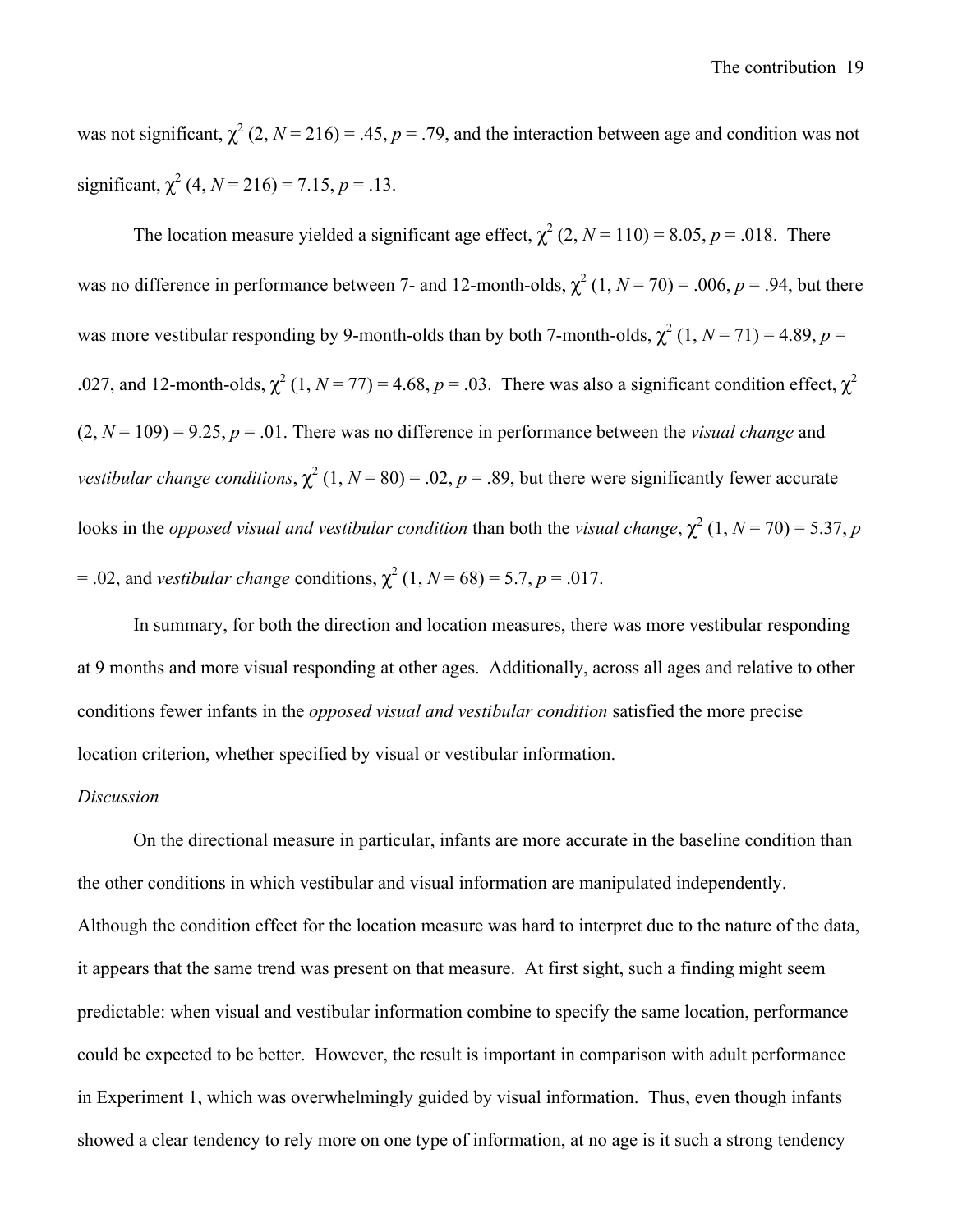as to be uninfluenced by absent or conflicting information from another sensory channel. In addition, the fact that accurate looks were less frequent when visual and vestibular information were in opposition (*opposed visual and vestibular condition*) provides evidence for partial reliance on both sources of information by all infant age groups.

The difference in results for adults and infants is in keeping with the conclusion that adults discount information from one sensory channel when it is particularly disparate from that in another (Ernst & Banks, 2002) whereas children are sensitive to both vestibular and visual information but do not integrate optimally (Nardini et al., 2008) and do not discount disparate information. However, the particularly low frequency of accurate looks in the *opposed visual and vestibular condition* suggests that responding in this task is not guided by one source of information or the other, but by a non-optimal integration of both.

The most striking finding is that, whereas the youngest and oldest age groups responded predominantly according to visual flow information, the 9-month-old group responded predominantly according to vestibular information. What might be the reason for this different and unexpected finding at 9 months? A possible explanation can be found in the literature on the effects of locomotion on spatial cognition. It is argued that the onset of locomotion leads infants to expect systematic correlations between kinaesthetic information about locomotion, visual, and vestibular input (Bertenthal & Campos, 1990; Campos et al. 2000). From this perspective, the relative salience of visual and vestibular information might be different in the period (around 8 to 9 months) during which infants are becoming mobile. We shall return to this issue in the general discussion.

#### Experiment 3

If calibration between body movement information, and vestibular and visual information is reaching new levels during the period when the infant is gaining independent mobility, we must assume that infants can use vestibular information at least by that age. Also, the evidence from 7-month-olds in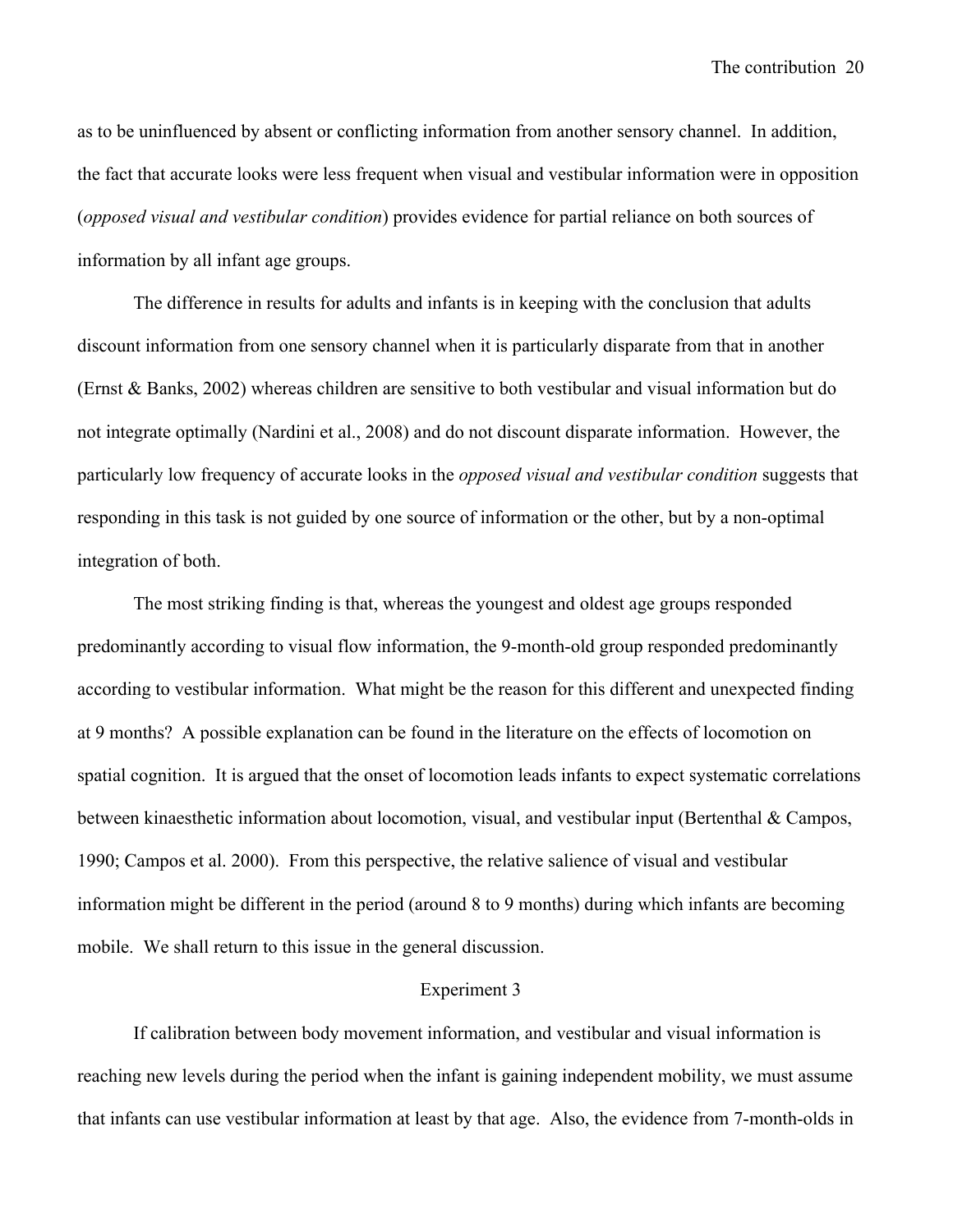The contribution21

Experiment 2 suggests some influence of vestibular information that leads to rather inconsistent responding across conditions. The question that follows from this is whether younger infants are capable of using vestibular information in a consistent way in spatial orientation. To investigate this we probably need a more sensitive test than included in the current set of conditions. In the *vestibular change condition*, vestibular information for body rotation is present, but visual information specifies non-movement. Although visual information predominates in this condition, that does not mean that infants could not use vestibular information if visual information did not conflict with it. Thus in Experiment 3 we repeated the *vestibular change condition* but turned off the lighting during the test transformation. This achieved our aim of presenting vestibular information for movement with no conflicting visual information.

#### *Method*

*Participants.* Eighteen 6- to 8-month-olds ( $M = 204.6$  days; range  $183 - 241$  days; 10 girls and 8 boys) took part in the experiment. A further four infants did not complete testing due to fussiness.

*Apparatus & procedure.* The same experimental environment was used as in Experiment 2, with the cameras mounted in the positions used in the *vestibular change condition* of Experiment 2.The procedure was also the same, except that the enclosure lighting was extinguished for the duration of the test trial transformation.

#### *Results and discussion*

Table 3 displays the direction and location results. These data were analysed relative to chance and relative to comparable conditions in Experiment 2. On the directional measure, a significant majority of infants look in the direction specified by vestibular information (*binomial p =* .048). The most marked increase in use of vestibular information relative to the *vestibular change condition* of Experiment 2 is on the directional measure, though this difference is not significant,  $\chi^2$  (1, *N* = 36) = 1.83,  $p = 0.18$ . However, there is a significant difference on this measure between the present experiment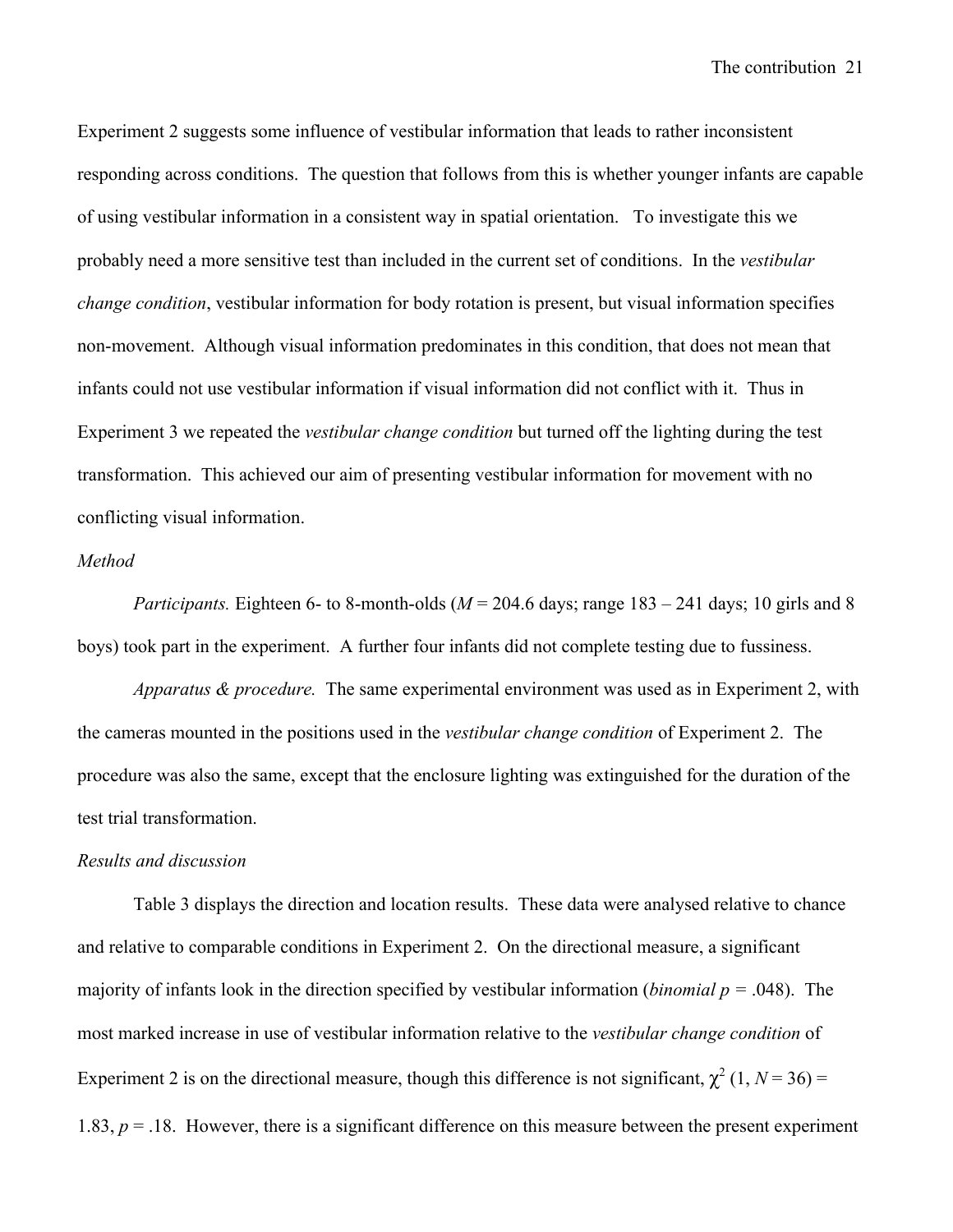The contribution22

in which only vestibular information for movement is provided and the *visual change condition* of Experiment 2 in which only visual information for movement is provided,  $\chi^2$  (1, *N* = 36) = 9.11, *p* = .0025.

This study provides evidence that the youngest infants are capable of using vestibular information for movement provided visual information does not specify absence of movement. The effects of vestibular and visual information are not symmetrical, however, because infants in the *visual change condition* of Experiment 2 showed strong reliance on visual information even though vestibular information specified no movement. There are two possible reasons for this asymmetry. Firstly, vestibular information may be less salient than visual information for this age group. Secondly, beyond considerations of salience, a stable visual field possibly provides more direct positive information for stability than a lack of vestibular input.

## Experiment 4

In the final study we turned to clarification of the predominantly vestibular responding by the 9-monthold group in Experiment 2. There seems to be no basis for concluding that this occurred because the visual flow information arising from structure and texture in the surround was insufficient to be detected by this group. However, we can test the strength of the vestibular tendency by enhancing visual information for movement. If the vestibular tendency were particularly strong we would expect little or no effect of enhancing visual information, whereas if we are dealing with the outcome of relative salience of different forms of information, enhancement of visual information might produce a significant shift to visual responding.

The *opposed visual and vestibular condition* in Experiment 2 provided strongest evidence of vestibular responding by the 9-month-old group. Thus in Experiment 4 we presented this condition to a group of 8- to 10-month-olds, enhancing visual differentiation by attaching black discs to the surround. *Method*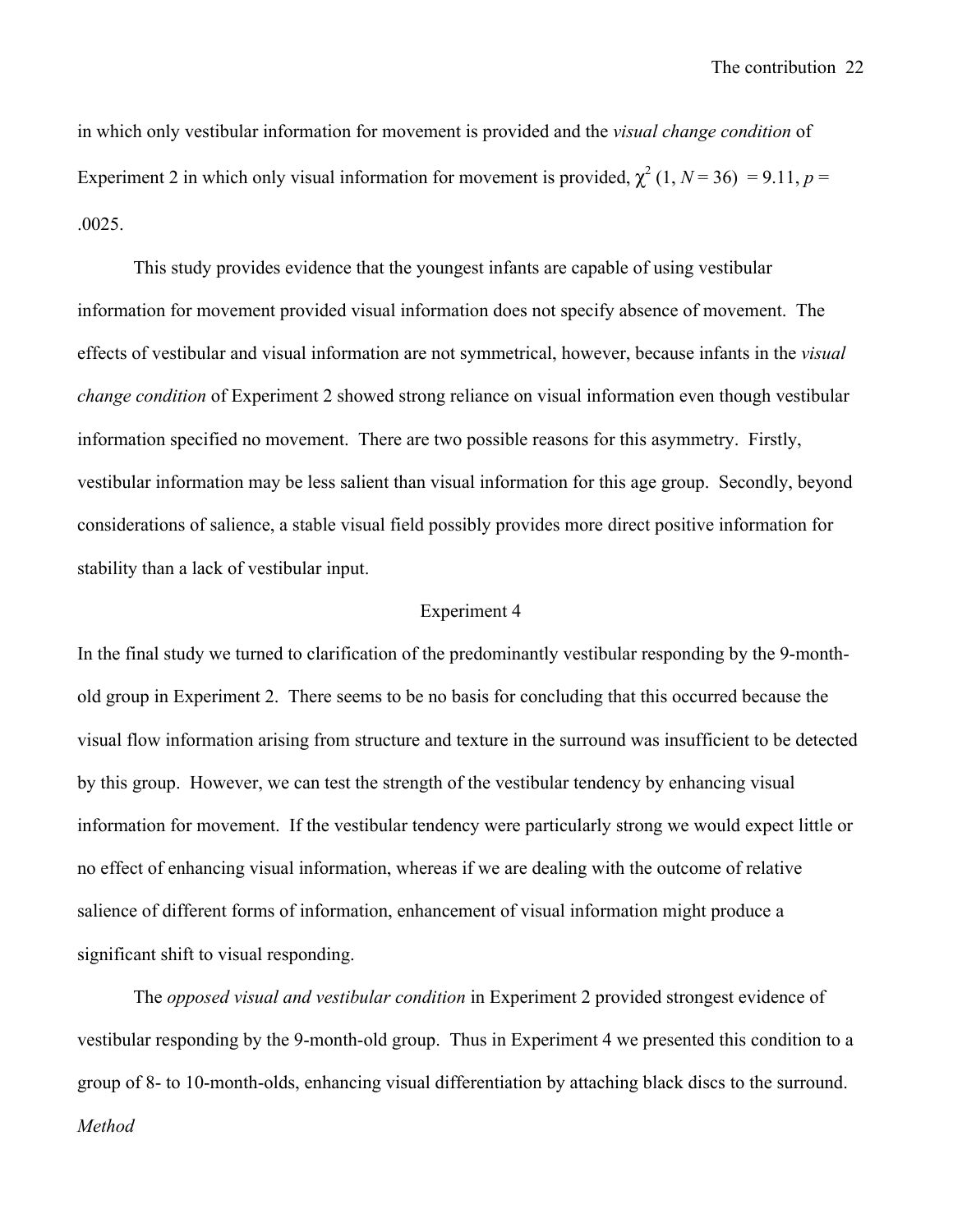*Participants.* Eighteen 8- to 10-month-old infants ( $M = 272.9$  days; range 247-314 days; 7 girls and 11 boys) took part in the experiment. A further three did not complete testing due to fussiness.

*Apparatus & procedure.* The same experimental environment was used as in previous experiments, with the addition of 24 black fabric discs, measuring 25cm in diameter. The discs were attached to the walls of the circular room at 30-degree intervals, the centres half way between each camera lens. The discs were attached in two rows, with the centres of the top row 45cm from the roof of the room and those of the bottom row 70cm from the floor of the room. This arrangement ensured that none of the discs provided the infants with a beacon landmark to the target location. The camera mountings and the experimental procedure were the same as in the *opposed visual and vestibular condition* of Experiment 2*.* 

## *Results and discussion*

Table 4 displays the direction and location results. Although the vestibular tendency is somewhat reduced relative to the equivalent condition in Experiment 2, vestibular responding still predominates. On neither measure is there evidence of a significant reduction in vestibular responding relative to Experiment 2 as a result of the enhanced visual flow information, *direction*,  $\chi^2$  (1, *N* = 36) = 0.12, *p* = .73; *location*,  $\chi^2$  (1, *N* = 36) = 0.36, *p* = .55. Despite provision of very clear information for visual flow, 9-month-olds continued to respond predominantly on the basis of vestibular information. The absence of any clear evidence of response to what might be assumed to be highly salient information for visual flow is striking and adds support to the conclusion that this age group is responding in a very different way from 12-month-olds and adults.

### General Discussion

In common with adults, 7- and 12-month-olds in Experiment 2 responded predominantly to visual flow information. However, unlike adults, they showed different performance relative to baseline in conditions in which visual and vestibular information were not coordinated, particularly on the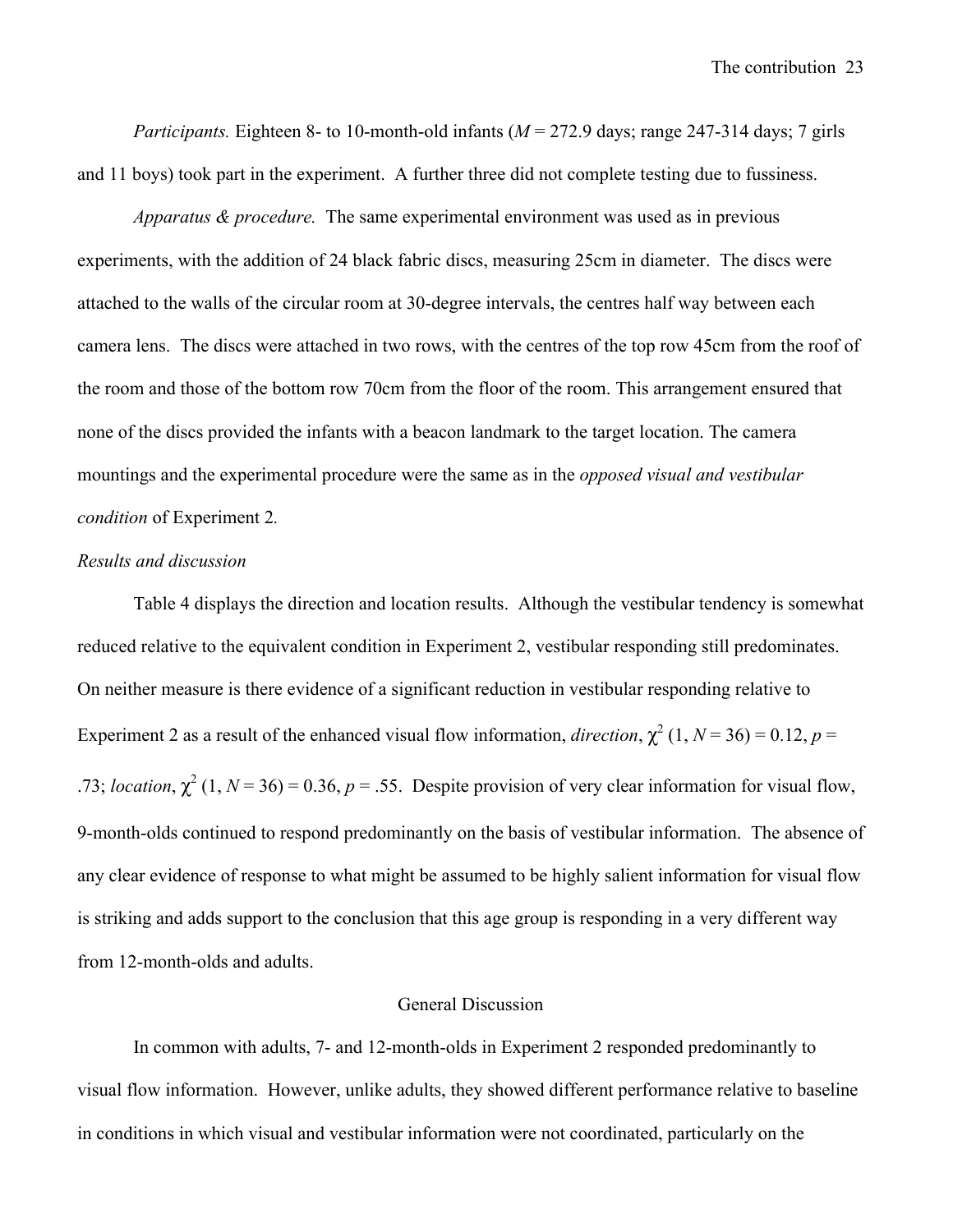location measure in the condition in which visual and vestibular information were in direct opposition. This suggests partial sensitivity to information in both modalities rather than the total reliance on visual information seen in adults, and Experiment 3 shows that 6-month-olds use vestibular information when there was no conflicting visual information. The most striking finding is the predominance of vestibular responding by 9-month-olds, which persists even when visual information is enhanced (Experiment 4). The findings of Experiment 2 are of primary importance and also provide the greatest theoretical challenge. In particular, why do 9-month-olds rely primarily on vestibular information whereas 12 month-olds and 7-month-olds rely primarily on visual flow information?

Firstly, we conclude that this effect is specific to spatial orientation, because no such developmental pattern is evident in the case of maintenance of posture, in which visual flow information appears to primary at all ages tested (Bertenthal & Bai, 1989; Bertenthal et al., 1997; Butterworth & Hicks, 1977; Lee and Lishman, 1975). To understand our effect, it may help to consider the forms of spatial orientation that infants are likely to be engaged in, both before and after the onset of locomotion. Interpretations of spatial orientation and maintenance of heading tend to be couched in terms of infants constructing new ways of organising space that are appropriate for their newfound postural or motor capabilities (Bremner, 1993; Bremner & Bryant, 1985; Newcombe & Huttenlocher, 2000). And other approaches portray children and adults as engaged in processes of calibrating perceptual information in relation to action (Pick, Rieser, Wagner, & Garing, 1999; Rieser, Pick, Ashmead, & Garing, 1995). In both cases, action is central to development, and investigating spatial cognition in relation to developing action may provide the best means of explaining the present data.

Two milestones in development may be particularly important. Once infants can sit unaided (at around 6-7 months) they are able to inspect the world through controlled movements of eyes, head, and trunk. It has been argued elsewhere (Bremner, 1993; Bremner & Bryant, 1985; Newcombe & Huttenlocher, 2000) that this may be an important milestone in spatial development, and those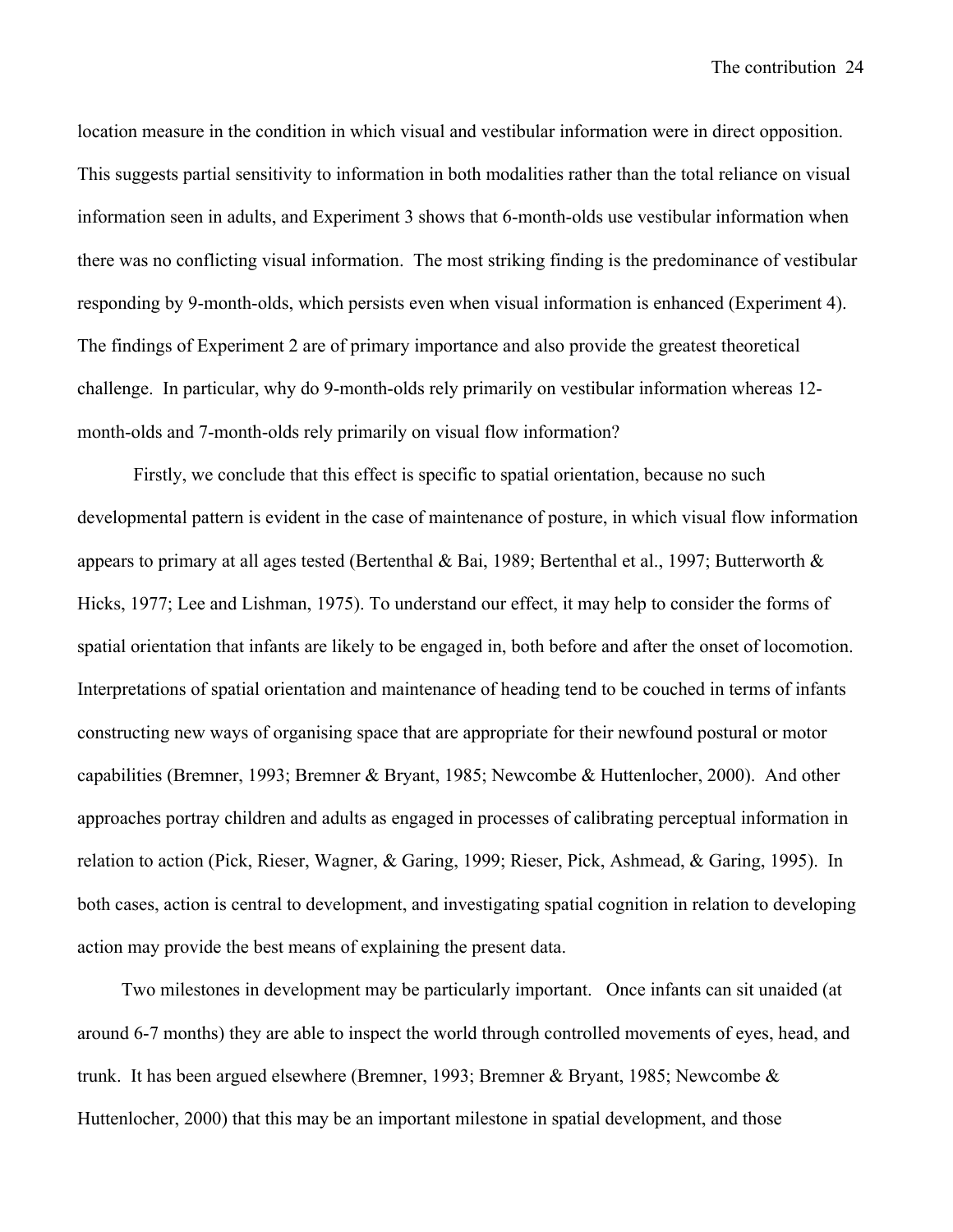The contribution25

movements now under the infant's control bring about the same sorts of visual flow as occur in the current task. It is noteworthy that the vestibular sense provides good information regarding rotational accelerations of this sort (Bresciani et al., 2005; Ivanenko et al., 1997).

The analysis above explains how infants might gain the ability to take account of body rotation, but it does not explain the temporary dominance of vestibular information around 9 months. A possible reason for this arises from another milestone in motor development. The onset of locomotion has been widely identified as a likely contributor to various aspects of spatial ability (Bertenthal & Campos, 1990; Bremner, 1993; Bremner & Bryant, 1985; Clearfield, 2004; Horobin and Acredolo, 1986). Around nine months, most UK infants begin to crawl, and their attentional resources are likely to be focused on this new activity. We believe that it is possible to develop a plausible explanation of our developmental effect that relates to the onset of locomotion, though we recognise that, because we did not have data on the locomotor status of our infants at the time of testing, this explanation must remain tentative.

While crawling, visual and vestibular inputs are congruent, so one might assume that there is no advantage in departing from the previous reliance on visual information. However, Bertenthal and Campos (1990) argue that experiences accompanying the onset of independent locomotion lead infants to expect specific correlations between visual and vestibular information during locomotion. And, in time, they experience negative emotional reactions when the correlation is perturbed, such as when the infant approaches a visual drop-off (Campos et al., 2000). To become aware of correlations between visual and vestibular information it is likely necessary to attend to how both relate to kinaesthetic information about limb position and movement during locomotion. In consequence, vestibular information may acquire greater salience than earlier in development.

This, however, does not explain why this age group use vestibular information preferentially to visual information. A possible reason for reliance on vestibular information for heading during early locomotion arises from consideration of factors that contribute to variability of visual information.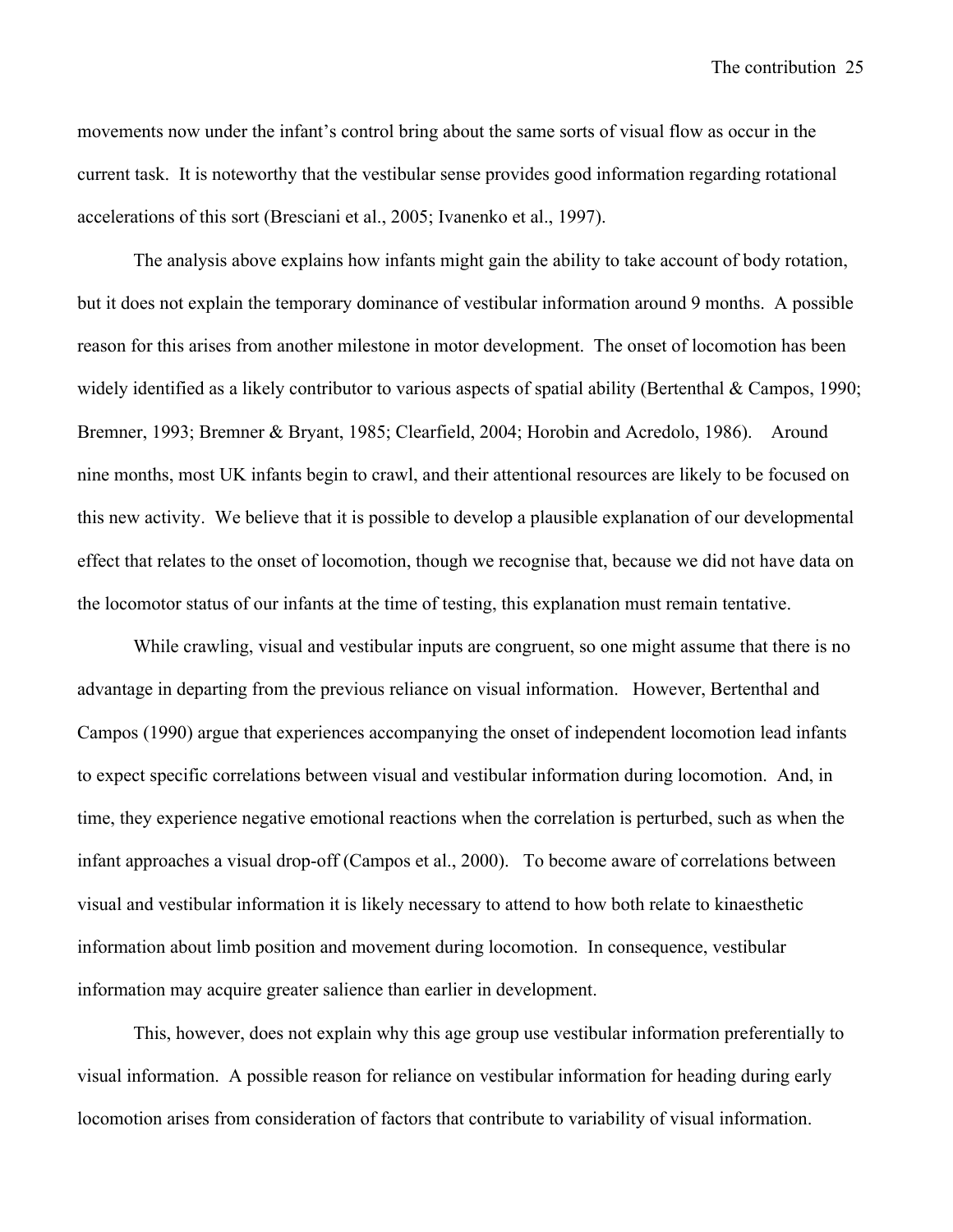Whereas vestibular information should be more less constant for a given rate of locomotion, visual information depends also on the structure of the environment. As pointed out by Campos and colleagues, visual flow information is perturbed when infants approach a drop off. Also, visual information is likely to be less salient in visually sparse environments, it having been shown that adults are less likely to use visual flow information under these circumstances (Bruggeman et al., 2007). Finally, the precise form of visual flow information will depend on the size and shape of the environment. These considerations suggest that, even if vestibular information for movement is subtle relative to visual information, constructing an active mapping between vestibular information and kinaesthetic information for movement may call on fewer resources because of the more or less constant relationship between the two. In contrast, the construction of a mapping to visual information is liable to be more complex through having to deal with variations in visual information resulting from differences in structure of the environments in which locomotion takes place, and its calibration to kinaesthetic information generated by movement may even depend on the presence of vestibular information that is unaffected by changes in environmental structure.

But why is there a shift to visual responding by 12 months? Once locomotion is achieved, there are at least two reasons why visual information can be expected to become dominant. Firstly, because the vestibular system is an inertial sensor stimulated by acceleration forces, it provides no direct information about linear velocity, and even vestibular information about linear accelerations is ambiguous, being confusable with body tilts (Wertheim, Mesland, & Bles, 2001). This provides good reasons why visual information would ultimately be relied upon more as a means of keeping track of translatory movements during crawling. Secondly, vision provides information regarding the spatial layout in which the infant is moving, whereas vestibular information does not. Thus, for the mobile infant, vision provides accurate information about displacements and the layout of the environment, effectively providing veridical information about the infant's orientation and movement in space.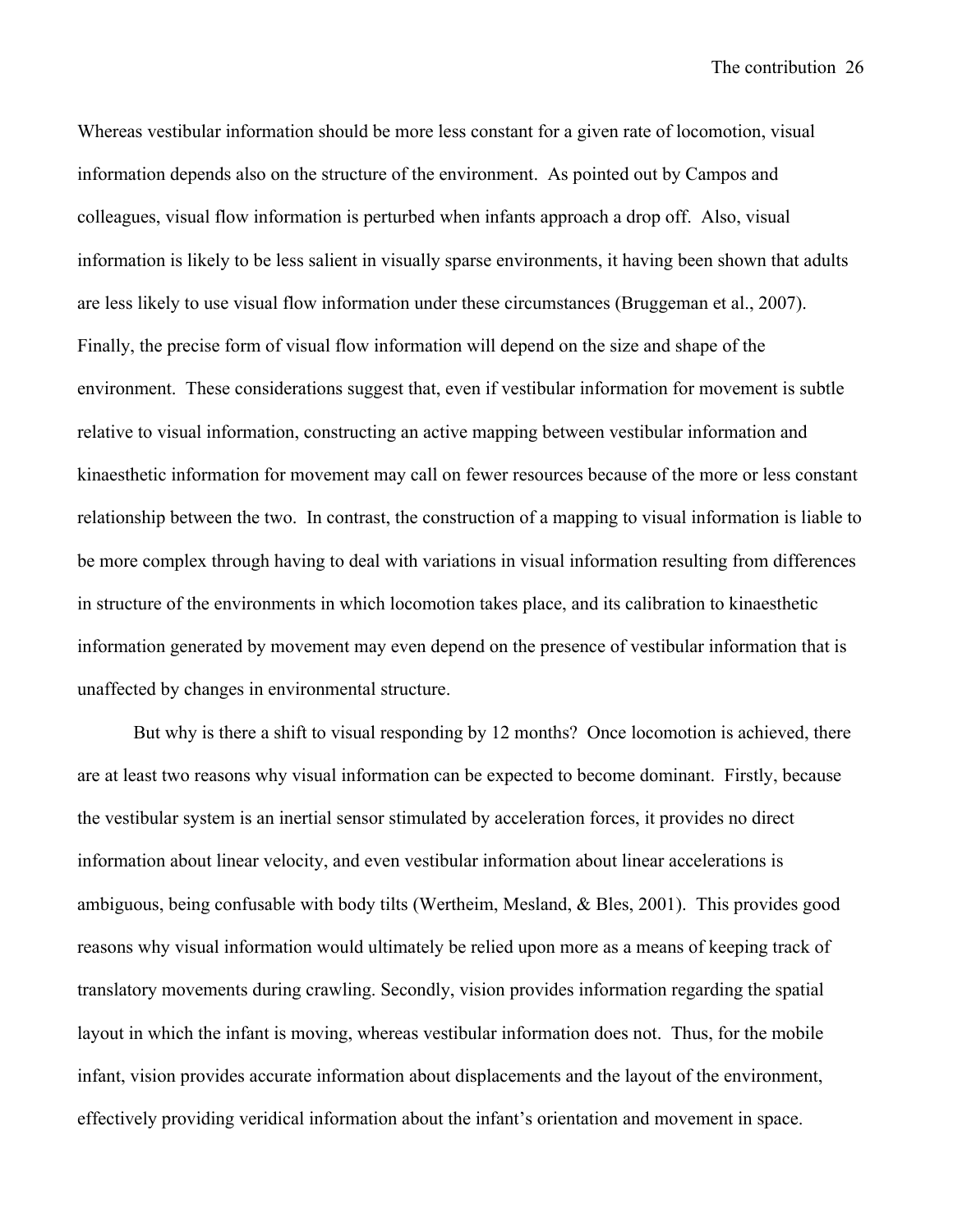We should not conclude that vestibular information about linear displacements is inferior to visual information in all respects. Although visual information provides better information about linear (constant) velocity, vestibular information provides better information for linear accelerations, and both forms of information may be important in the perception of linear movement (Schaffer & Durgin, 2005). The conclusion that both sources provide important information for movement is in keeping with the fact that, even at 12 months, there was evidence for at least some influence of vestibular information and with work indicating that adults tend to integrate intersensory information in an optimal manner (Ernst  $\&$ Banks). One puzzle is why adults are so exclusively influenced by visual information in our task, particularly when the experimental manipulation involves just the form of rotational movements that the vestibular system seems well equipped to detect. The answer may be that in normal environments visual input provides veridical information about the relationship between the individual and environmental features, providing direct information about the spatial relationship between self and the targets of action. Thus it is likely to receive a higher weighting on the basis of its greater reliability (Ernst & Bűlthoff; Morgan et al., 2008) and when large disparities between visual and vestibular information are introduced, vestibular information is thus liable to be discounted.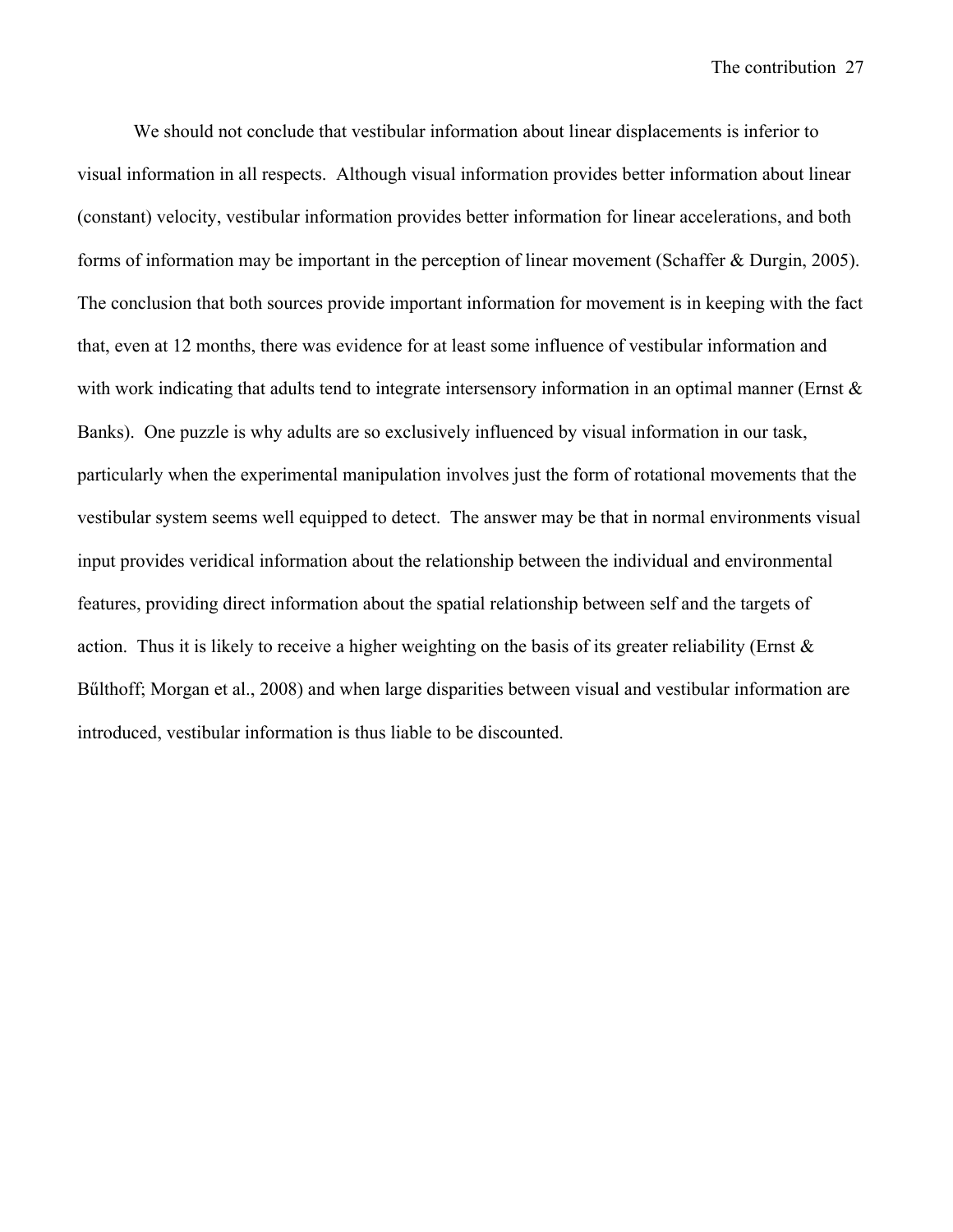#### **References**

- Acredolo, L.P. (1978). Development of spatial orientation in infancy. *Developmental Psychology, 14,*  224-234.
- Acredolo, L.P., & Evans, D. (1980). Developmental changes in the effects of landmarks on infant spatial behavior. *Developmental Psychology, 16,* 312-318.
- Bertenthal, B.I., & Bai, D.L. (1989). Infants' sensitivity to optical flow for controlling posture. *Developmental Psychology, 25,* 936-945.
- Bertenthal, B.I., & Campos, J.J. (1990). A systems approach to the organizing effects of self-produced locomotion during infancy. In C. Rovee-Collier & L.P. Lipsitt (Eds.), *Advances in infancy research* (Vol. 6, pp. 1-60). Norwood, NJ: Ablex.
- Bertenthal, B. I., Campos, J., & Barrett, K. (1984). Self-produced locomotion: an organizer of emotional, cognitive and social development in infancy, in R. Emde & R. Harmon (Eds.) *Continuities and discontinuities in development.* (pp 175-210), New York: Plenum Press.
- Bertenthal, B.I., Rose, J.L., & Bai, D.L. (1997). Perception-action coupling in the development of visual control of posture. *Journal of Experimental Psychology: Human Perception & Performance, 23,*  1631-1643.
- Blouin, J., Gauthier, G.M., & Vercher, J-L. (1995). Failure to update the egocentric representation of the visual space through labyrinthine signal. *Brain & Cognition, 29*, 1-22.
- Bremner, J.G. (1978a). Egocentric versus allocentric spatial coding in nine-month-old infants: Factors influencing the choice of code. *Developmental Psychology, 14,* 346-355.
- Bremner, J.G. (1978b). Spatial errors made by infants: Inadequate spatial cues or evidence for egocentrism? *British Journal of Psychology, 69,* 77-84.
- Bremner, J.G. (1993). The emergence of new motor activities as a cause of cognitive development in infancy, in G.J.P. Savelsbergh (Ed.) *The development of coordination in infancy* (pp. 47-77)*.*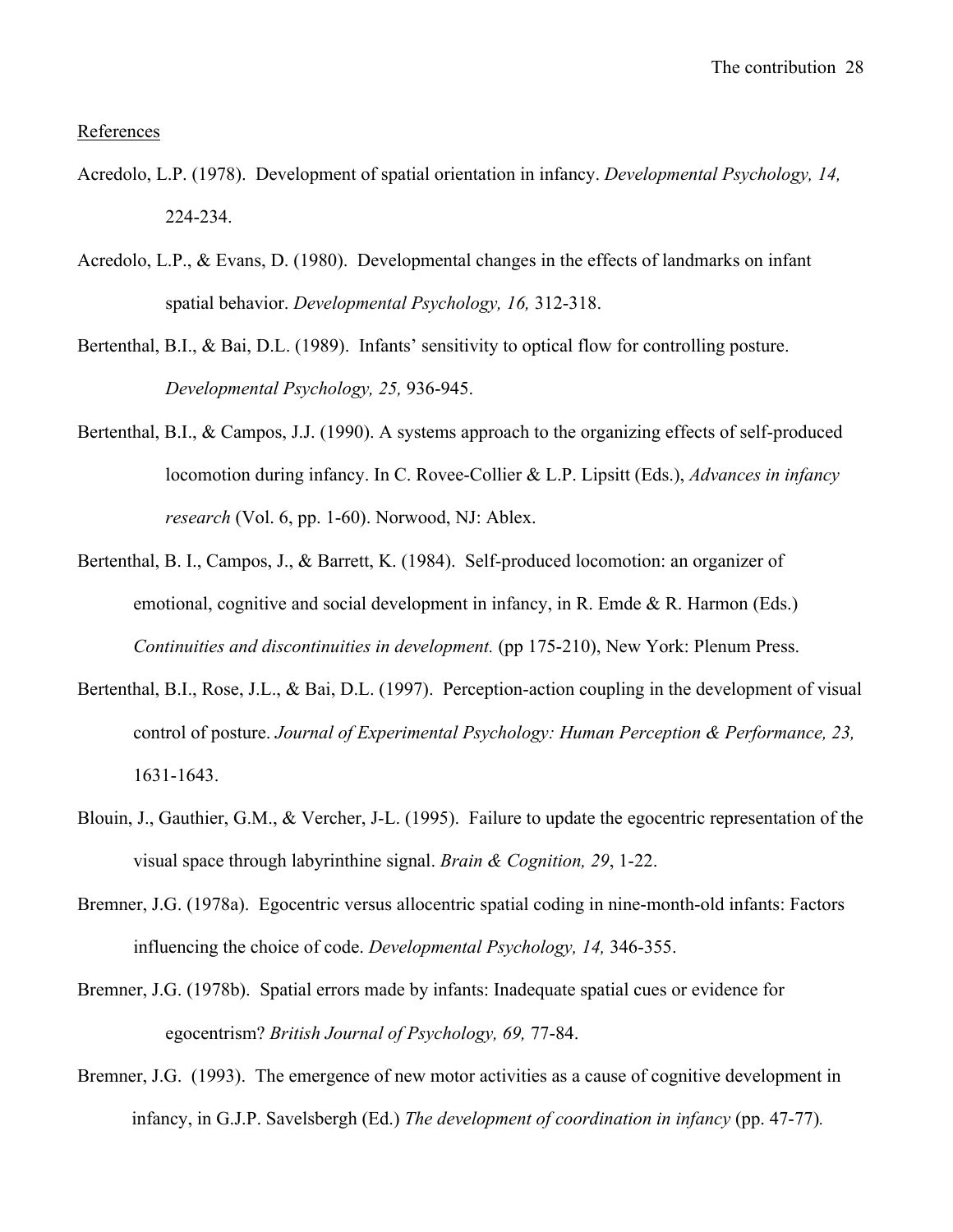Elsevier, North Holland.

- Bremner, J.G. (1997). From perception to cognition. In G. Bremner, A. Slater, & G. Butterworth (Eds.) *Infant development: Recent advances (pp. 55-74). Hove: Psychology Press.*
- Bremner, J.G. & Bryant, P.E. (1985). Active movement and development of spatial abilities in infancy, in H. Wellman (Ed.) *Children's searching: the development of search skill and spatial representation* (pp 47-78), New York: Lawrence Erlbaum Associates.
- Bresciani, J-P., Gauthier, G.M., Vercher, J-L., & Blouin, J. (2005). On the nature of the vestibular control of arm-reaching movements during whole-body rotations. *Experimental Brain Research, 164,* 431-441.
- Bruggeman, H., Zosh, W., & Warren, W. (2007). Optic flow drives human visuo-locomotor adaptation. *Current Biology, 17,* 2035-2040.
- Butterworth, G., & Hicks, L. (1977). Visual proprioception and postural stability in infancy: A developmental study. *Perception, 6,* 255-262.
- Campos, J.J., Anderson, D.I., Barbu-Roth, M.A., Hubbard, E.M., Hertenstein, M.J., & Witherington, D. (2000). Travel broadens the mind. *Infancy, 1,* 149-221.
- Campos, J.J., Bertenthal, B.I., & Kermoian, R. (1992). Early experience and emotional development: The emergence of wariness of heights. *Psychological Science*, *3*, 61-64.
- Clearfield, M.W. (2004). The role of crawling and walking experience in infant spatial memory. *Journal of Experimental Child Psychology, 89,* 214-241.
- Cohen, H.S. (2000). Vestibular disorders and impaired path integration along a linear trajectory. *Journal of Vestibular Research, 10,* 7-15.
- Cornell, E.H., & Heth, C.D. (1979). Response versus place learning in human infants. *Journal of Experimental Psychology: Human Learning & Memory, 5, 188-196.*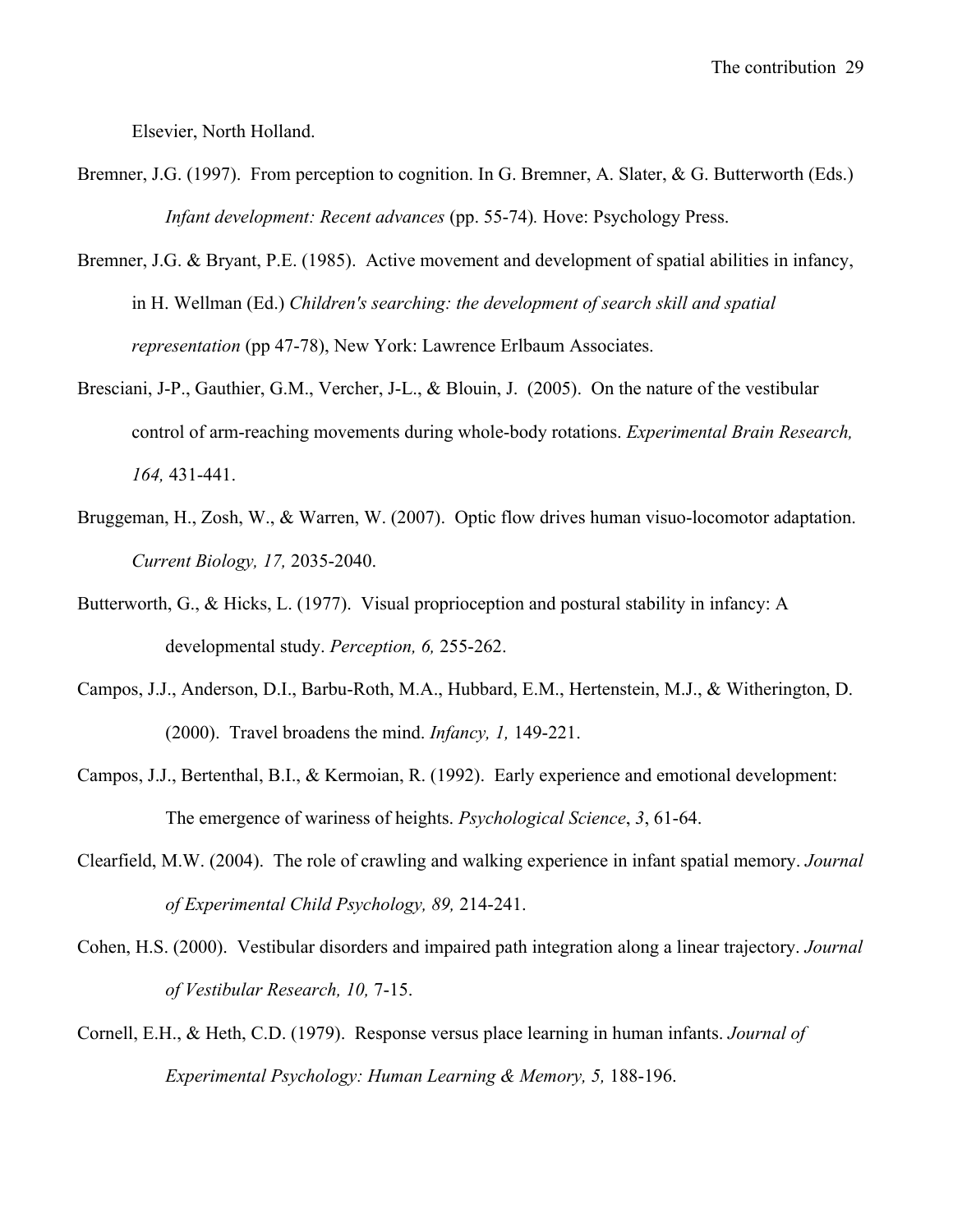- Ernst, M.O., & Banks, M.S. (Humans integrate visual and haptic information in a statistically optimal fashion. *Nature, 415,* 429-433.
- Ernst, M.O., & Bűlthoff, H.|H. (2004). Merging the senses into a robust percept. *Trends in Cognitive Sciences, 8,* 162-169.
- Francis, B.J., Green, M., & Payne, C. (Eds.) (1993). *The GLIM system release 4 manual.* Oxford: Oxford University Press.
- Gori, M., Del Viva, M., Sandini, G., & Burr, D.C. (2008). Young children do not integrate visual and haptic form information. *Current Biology, 18,* 694-698.
- Gu, Y., Angelaki, D.E., & DeAngelis, G.C. (2008). Neural correlates of multisensory cue integration in macaque MSTd. *Nature Neuroscience, 11,* 1201-1209.
- Guillaud, E., Gauthier, G., Vercher, J-L., & Blouin, J. (2006). Fusion of visuo-ocular and vestibular signals in arm motor control. *Journal of Neurophysiology, 95,* 1134-1146.
- Hermer, L., & Spelke, E. (1996). Modularity and development: The case of spatial reorientation. *Cognition, 61,* 195-232.
- Horobin, K., & Acredolo, L. (1986). The role of attentiveness, mobility history, and separation of hiding sites on stage IV search behavior. *Journal of Experimental Child Psychology, 41,* 114-127.
- Ivanenko, Y., Grasso, R., Israel, I., & Berthoz, A. (1997). Spatial orientation in humans: perception of angular whole-body displacements in two-dimensional trajectories. *Experimental Brain Research, 117*, 419-427.
- Keating, M.B., McKenzie, B.E., & Day, R.H. (1986). Spatial localization in infancy: Position constancy in a square and circular room with and without a landmark, *Child Development, 57,* 115-124.
- Klatsky, R.L., Loomis, J.M., Beall, A.C., Chance, S.S., & Golledge, R.G. (1998). Spatial updating of self-position and orientation during real, imagined, and virtual locomotion. *Psychological Science, 9,* 293-298.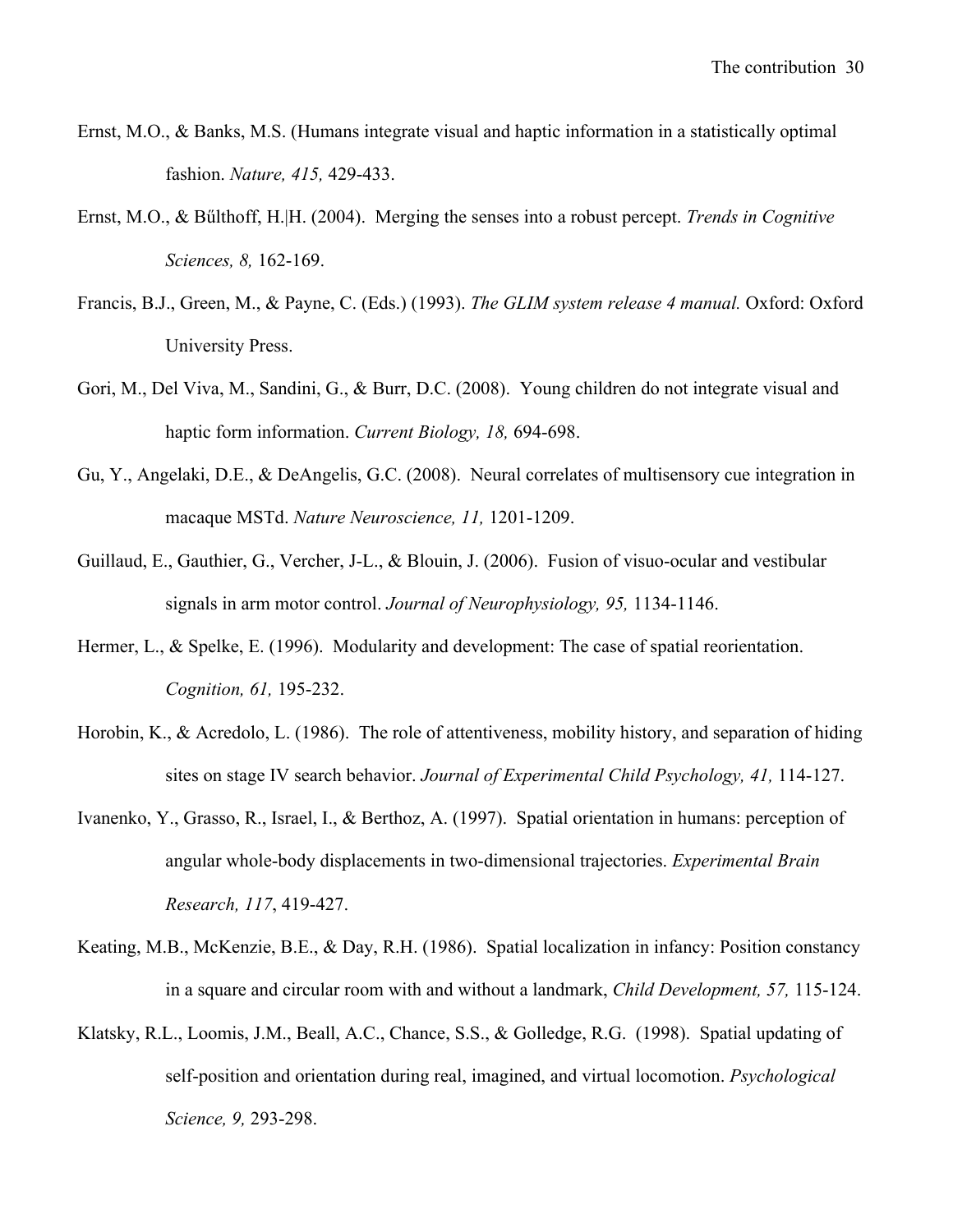- Landy, M.S., Maloney, L.T., Johnson, E.B., & Young, M. (1995). Measurement and modelling of depth cue combination: in defense of weak fusion. *Vision Research, 35,* 389-412.
- Lepecq, J-C., & Lafaite, M. (1989). The early development of position constancy in a no landmark environment. *British Journal of Developmental Psychology, 7,* 289-306.
- Lee, D.N., & Aronson, E. (1974). Visual proprioceptive control of standing in human infants. *Perception & Psychophysics, 15,* 529-532.
- Lee, D.N., & Lishman, J.R. (1975). Visual proprioceptive control of stance. *Journal of Human Movement Studies, 1,* 87-95.
- Lew, A.R., Foster, K.A., Bremner, J.G. (2006). Disorientation inhibits landmark use in 12-18-month-old infants, *Infant Behavior & Development*, *29*, 334-341.
- McKenzie, B.E., Day, R.H., & Ihsen, E. (1984). Localization of events in space: Young infants are not always egocentric. *British Journal of Developmental Psychology, 2,* 1-9.
- Meuwissen, I., & McKenzie, B.E. (1987). Localization of an event by young infants: The effects of visual and body movement information. *British Journal of Developmental Psychology, 5,* 1- 8.
- Morgan, M.L., DeAngelis, G.C., & Angelaki, D.E. (2008). Multisensory integration in macaque visual cortex depends on cue reliability. *Neuron, 59,* 662-673.
- Nardini, M., Jones, P., Bedford, R., & Braddick, O. (2008). Development of cue integration in human navigation. *Current Biology, 18,* 689-693.
- Newcombe, N.S., & Huttenlocher, J. (2000). *Making space: The development of spatial representation and reasoning*. Cambridge MA: MIT Press*.*
- Pick, H.L., Jr., Rieser, J.J., Wagner, D., & Garing, A.E. (1999). The recalibration of rotational locomotion. *Journal of Experimental Psychology: Human Perception & Performance. 25,*  1179-1188.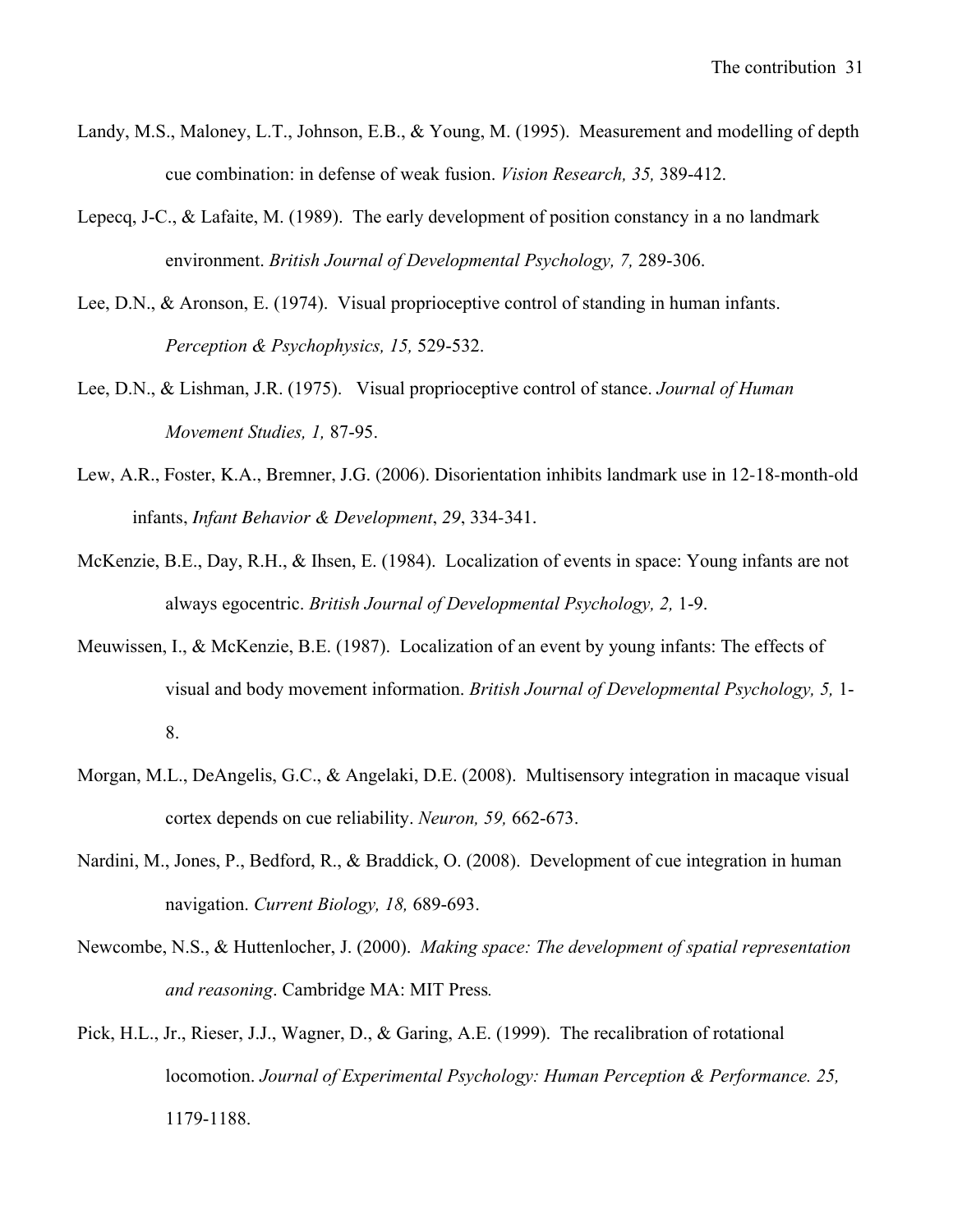- Riecke, B.E., von der Heyde, M., & Bülthoff, H.H. (2004). Spatial updating in real and virtual environments – contribution and interaction of visual and vestibular cues. *Proceedings of the 1st Symposium on Applied Perception in Graphics and Visualization* (pp 9-17). New York: ACM Press.
- Riecke, B.E., von der Heyde, M., & Bülthoff, H.H. (2005). Visual cues can be sufficient for triggering automatic, reflexlike spatial updating. *ACM Transactions on Applied Perception, 2,* 183-215.

Rieser, J.J. (1979). Spatial orientation of six-month-old infants. *Child Development, 50,* 1078-1087.

- Rieser, J.J., Ashmead, D.A., Talor, C., & Youngquist, G. (1990). Visual perception and the guidance of locomotion without vision to previously seen targets. *Perception, 19,* 675-689.
- Rieser, J.J., Pick, H.L., Jr., Ashmead, D.H., & Garing, A.E. (1995). Calibration of human locomotion and models of perceptual-motor organization. *Journal of Experimental Psychology: Human Perception & Performance, 21,* 480-497.
- Rosander, K., & von Hofsten, C. (2000). Visual-vestibular interaction in early infancy. *Experimental Brain Research, 133,* 321-333.
- Schaffer, E.S., & Durgin, F.H. (2005). Visual-vestibular dissociation: Differential sensitivity to acceleration and velocity. *Journal of Vision, 5,* 332a.
- Simons, D.J., & Wang, R.F. (1998). Perceiving real-world viewpoint changes. *Psychological Science, 9,*  315-320.
- Stackman, R.W., & Herbert, A.M. (2002). Rats with lesions of the vestibular system require a visual landmark for spatial navigation. *Behavioral Brain Research, 128,* 27-40.
- Tyler, D., & McKenzie, B.E. (1990). Spatial updating and training effects in the first year of human infancy. *Journal of Experimental Child Psychology, 50,* 445-461.
- Wallace, D.G., Hines, D.J., Pellis, S.M., & Whishaw, I.Q. (2002). Vestibular information is required for dead reckoning in the rat. *Journal of Neuroscience, 22*, 10009-10017.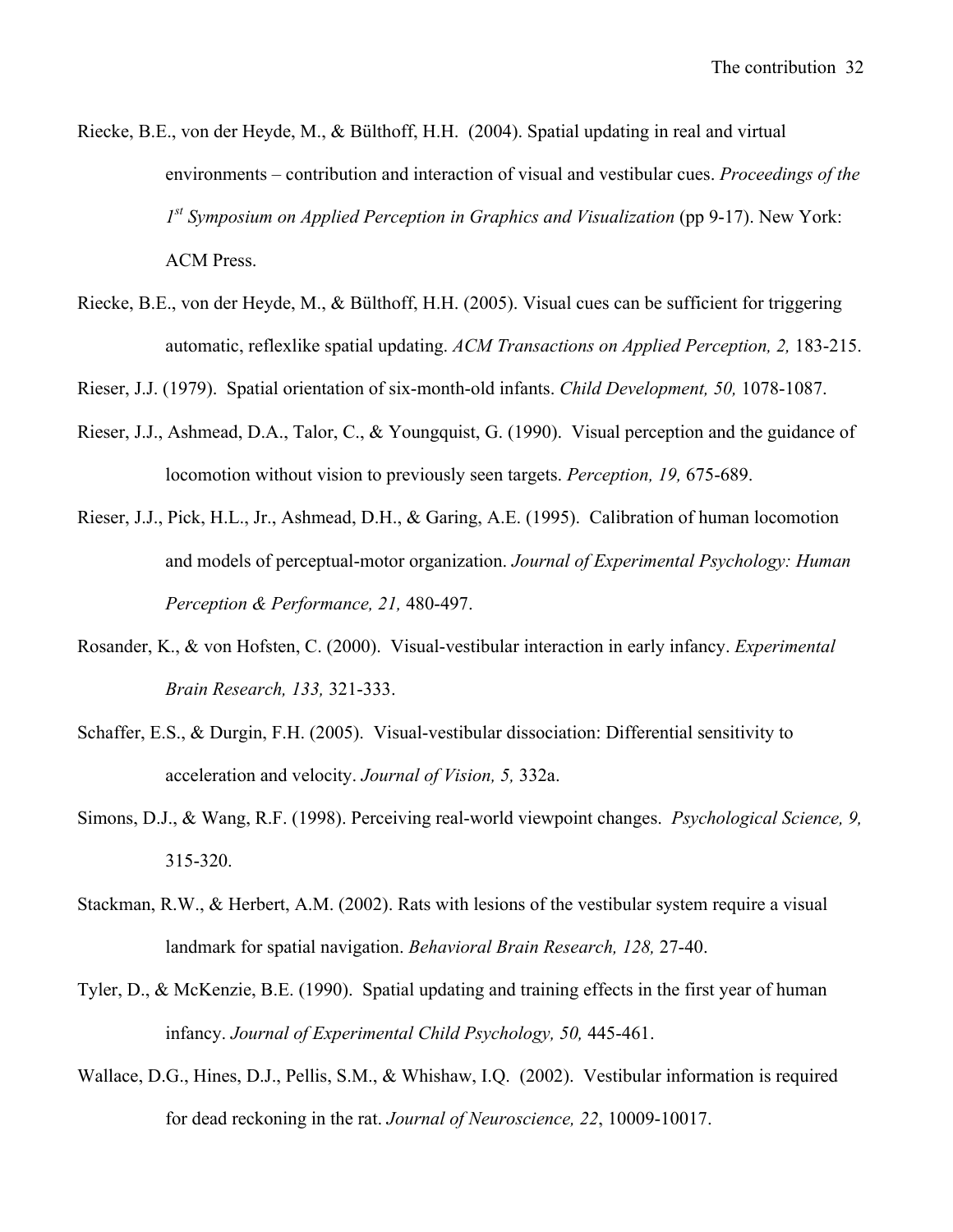- Wertheim, A.H., Mesland, B.S., & Bles, W. (2001). Cognitive suppression of tilt sensations during linear horizontal self-motion in the dark. *Perception, 30,* 733-741.
- Wong, S.C.P., & Frost, B.J. (1981). The effect of visual-vestibular conflict and the latency of steadystate visually induced subjective rotation. *Perception & Psychophysics, 30,* 228-236.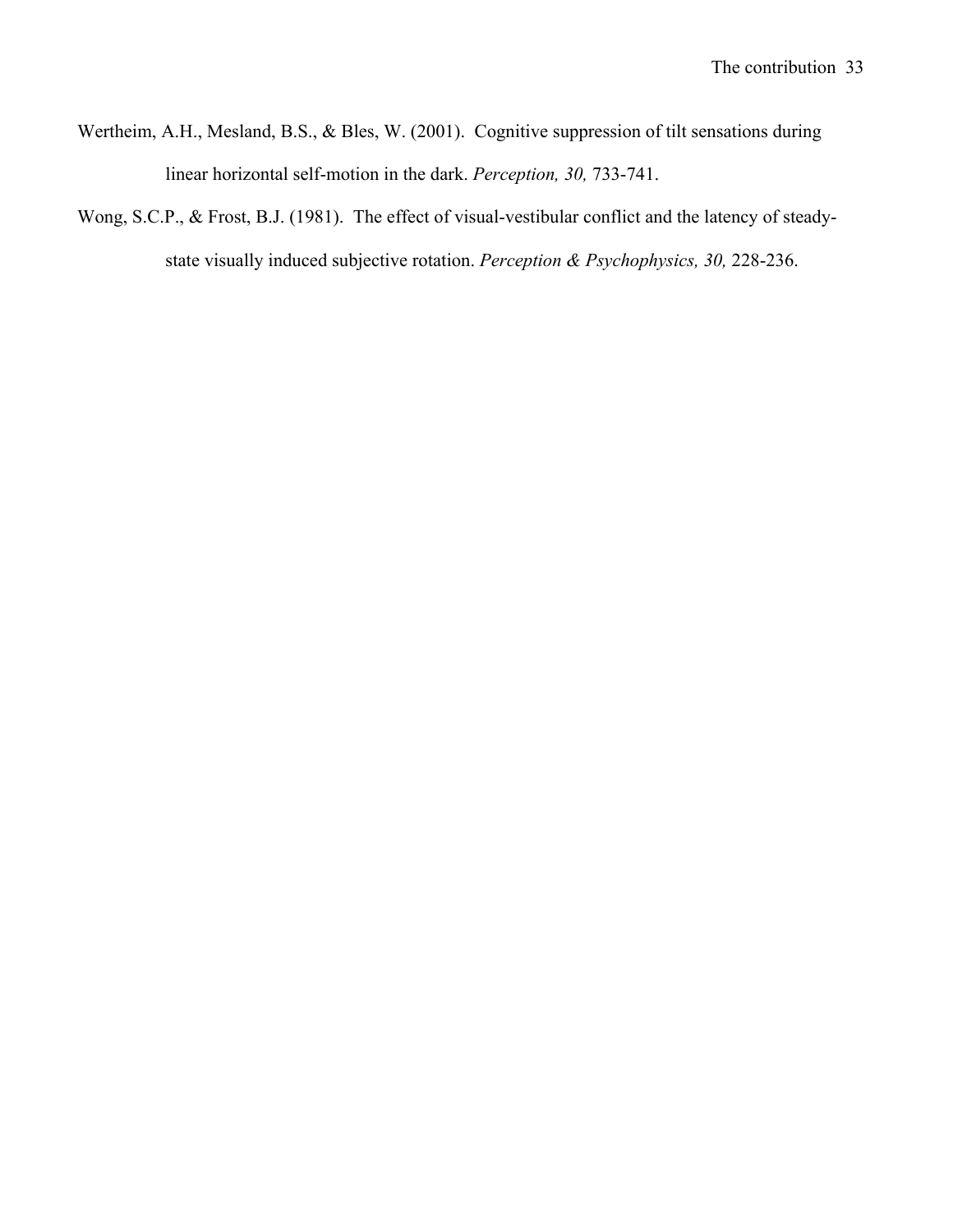## Author note

J.G. Bremner, Psychology Department, Lancaster University, U.K. e-mail j.g.bremner@lancaster.ac.uk: F. Hatton, London: K. Foster, Manchester University: U. Mason, Psychology Department, Lancaster University. This work was supported by Economic & Social Research Council Grant R000234512. The authors acknowledge the assistance of staff of Lancaster Acute Medical Trust in recruitment, and are grateful to parents and infants who took part in the work. They are also grateful to Damon Berridge for statistical advice and to Dina Lew and Carl B. Frankel for comments on the data and earlier versions of the paper.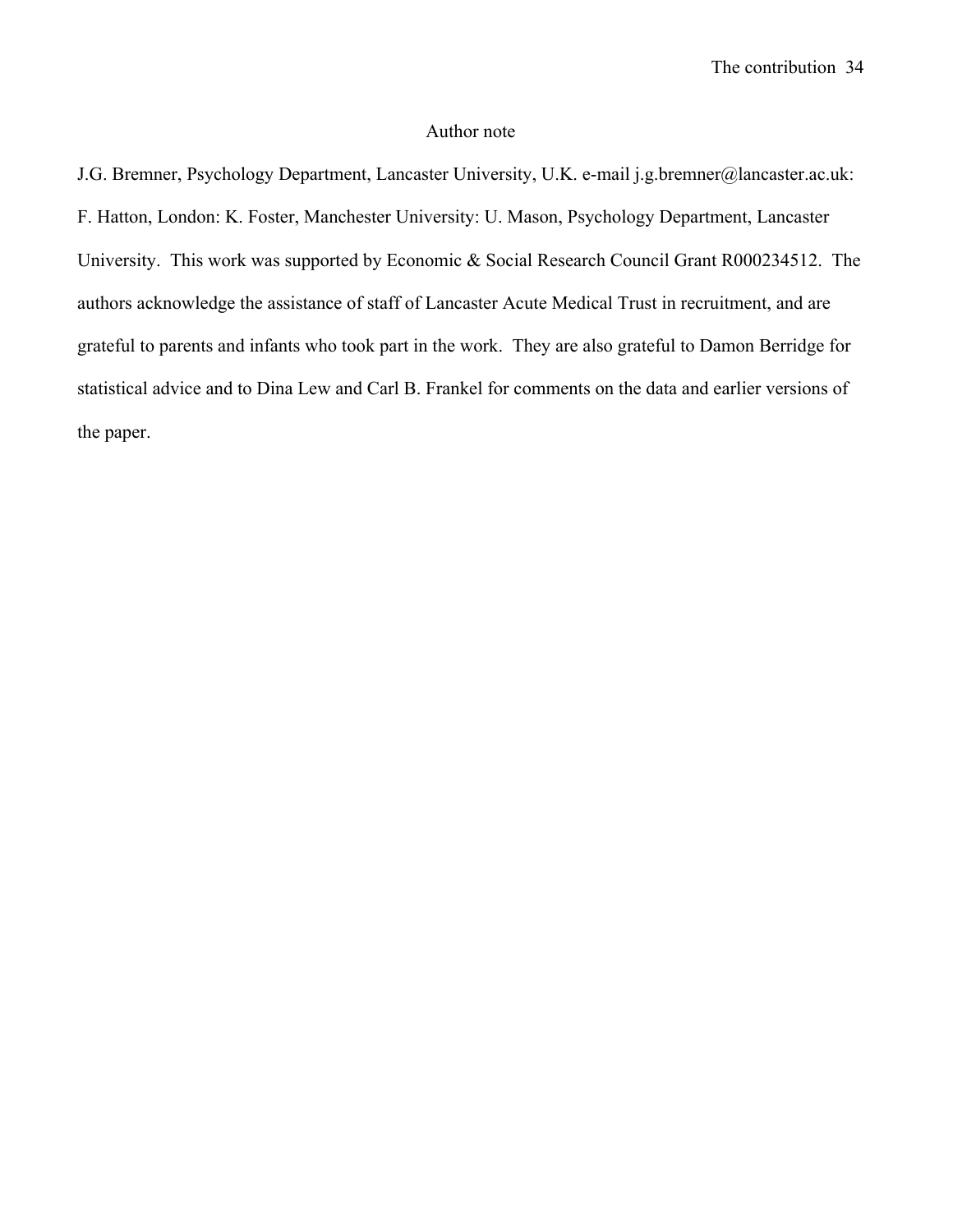## Footnote

1. Body movements are signalled by body pressure sensation as well as the vestibular system. It is not the aim to distinguish these sources and throughout the paper the term vestibular information is used to include both sources.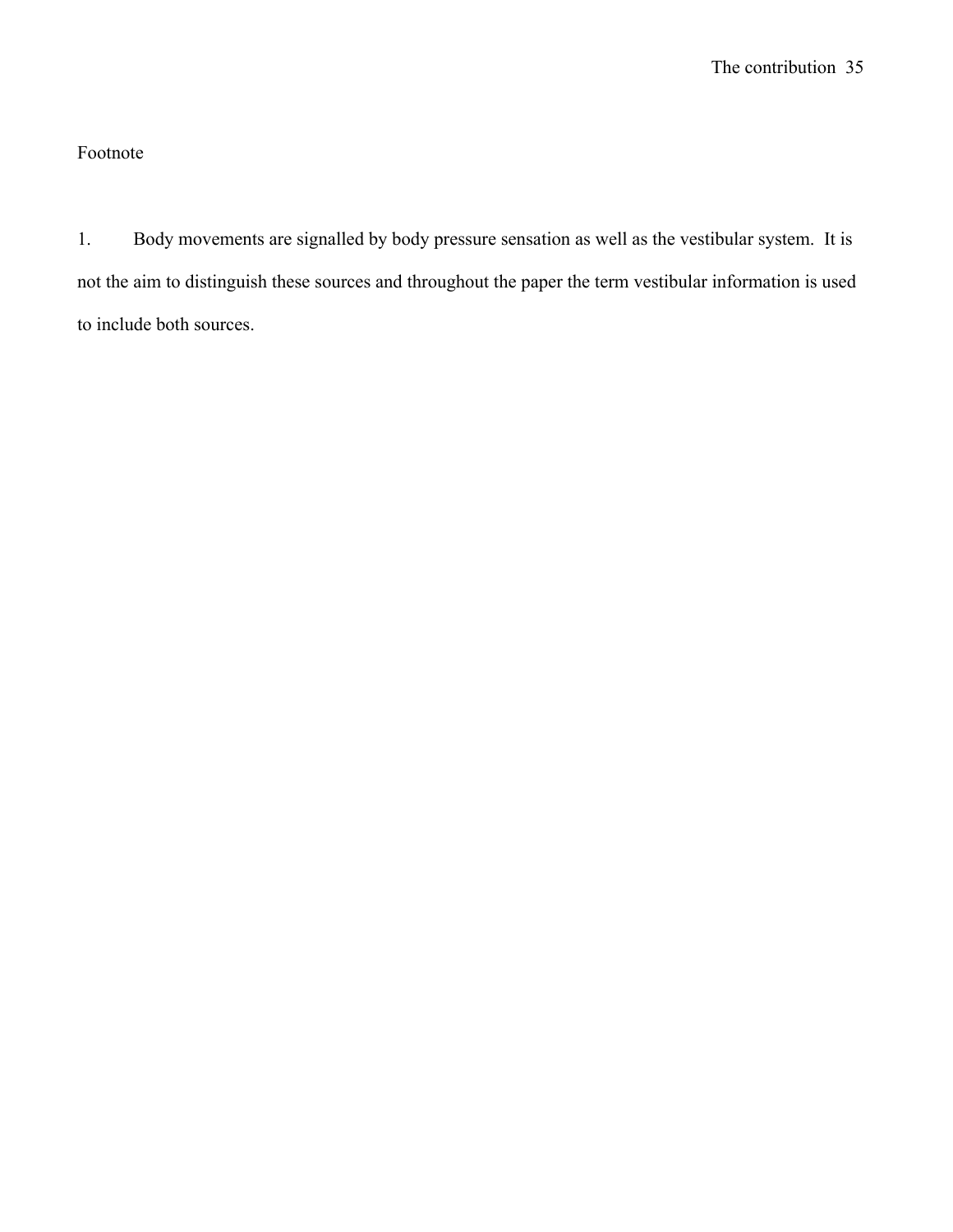The contribution36

## Figure Captions

Figure 1. A diagram to illustrate the two versions of the training sequence that applied in all conditions and the associated test trial in the baseline condition. The face symbol indicates the fixed location at which the experimenter appeared during training trials.

Figure 2. Test trial transformations for the four conditions in Experiments 1 and 2. The face symbol indicates the fixed location at which the experimenter had appeared during training. For simplicity, the transformations are illustrated for the case in which the final training trial took place with the participant oriented 30 degrees to the left of the appearance site.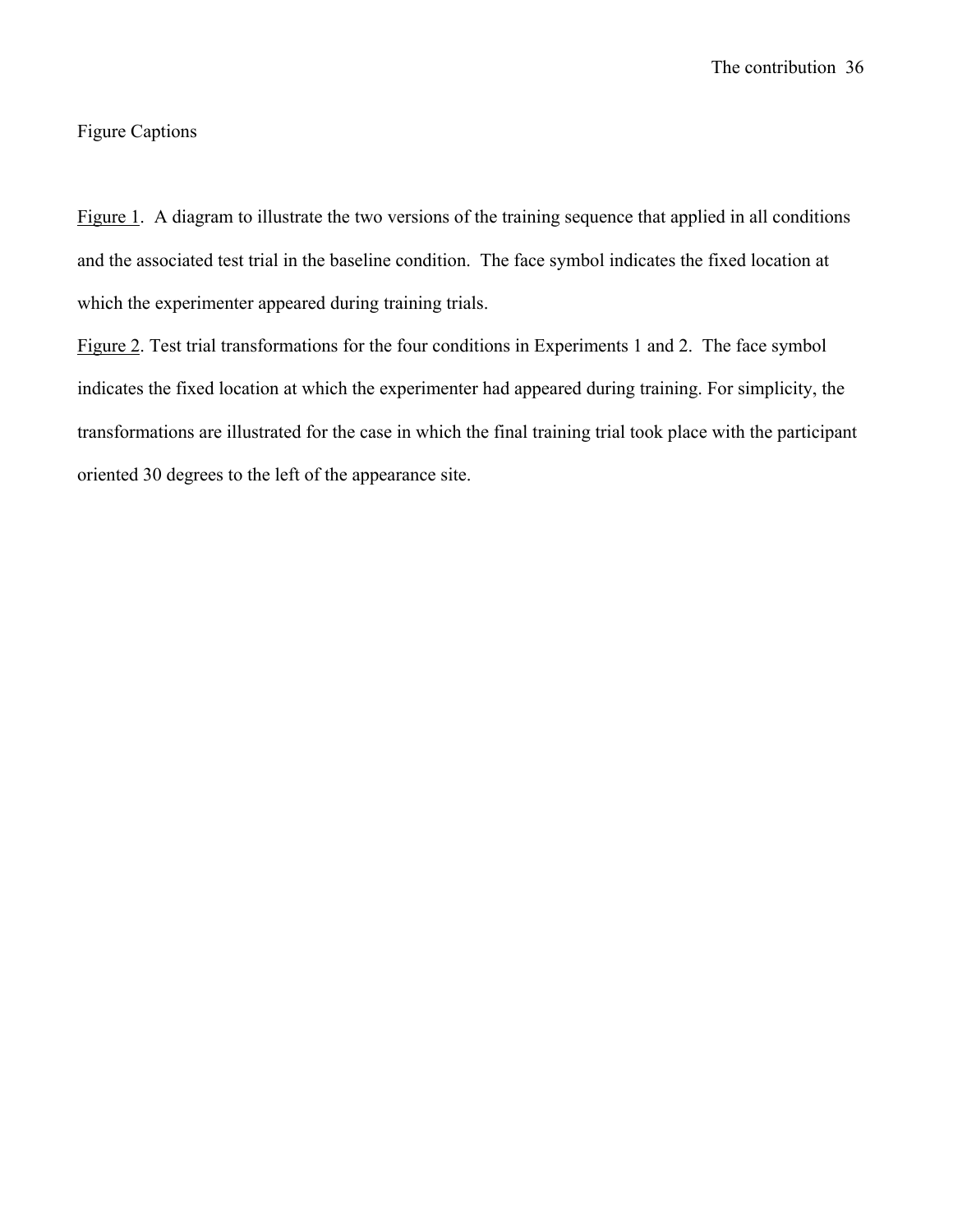*Number of participants (/12) in Experiment 1 pointing to target (Baseline condition) and to visual versus vestibular positions (other conditions), coded according to direction and location (+15 degrees of target) criteria.*

|             | <b>Rotation Condition</b> |                   |                  |               |                |                   |                                 |
|-------------|---------------------------|-------------------|------------------|---------------|----------------|-------------------|---------------------------------|
| Look coding | <b>Baseline</b>           | Visual            |                  |               |                |                   | Vestibular Opposed Vis. & Vest. |
|             | target                    | V <sub>1</sub> S. | vest.            | vis.          | vest.          | V <sub>1</sub> S. | vest.                           |
| direction   | 12                        | 12                | $\overline{0}$   | <sup>11</sup> | $\overline{0}$ | 12                | $\boldsymbol{0}$                |
| location    | 12                        | 12                | $\boldsymbol{0}$ | <sup>11</sup> | $\mathbf{0}$   | 9                 | $\boldsymbol{0}$                |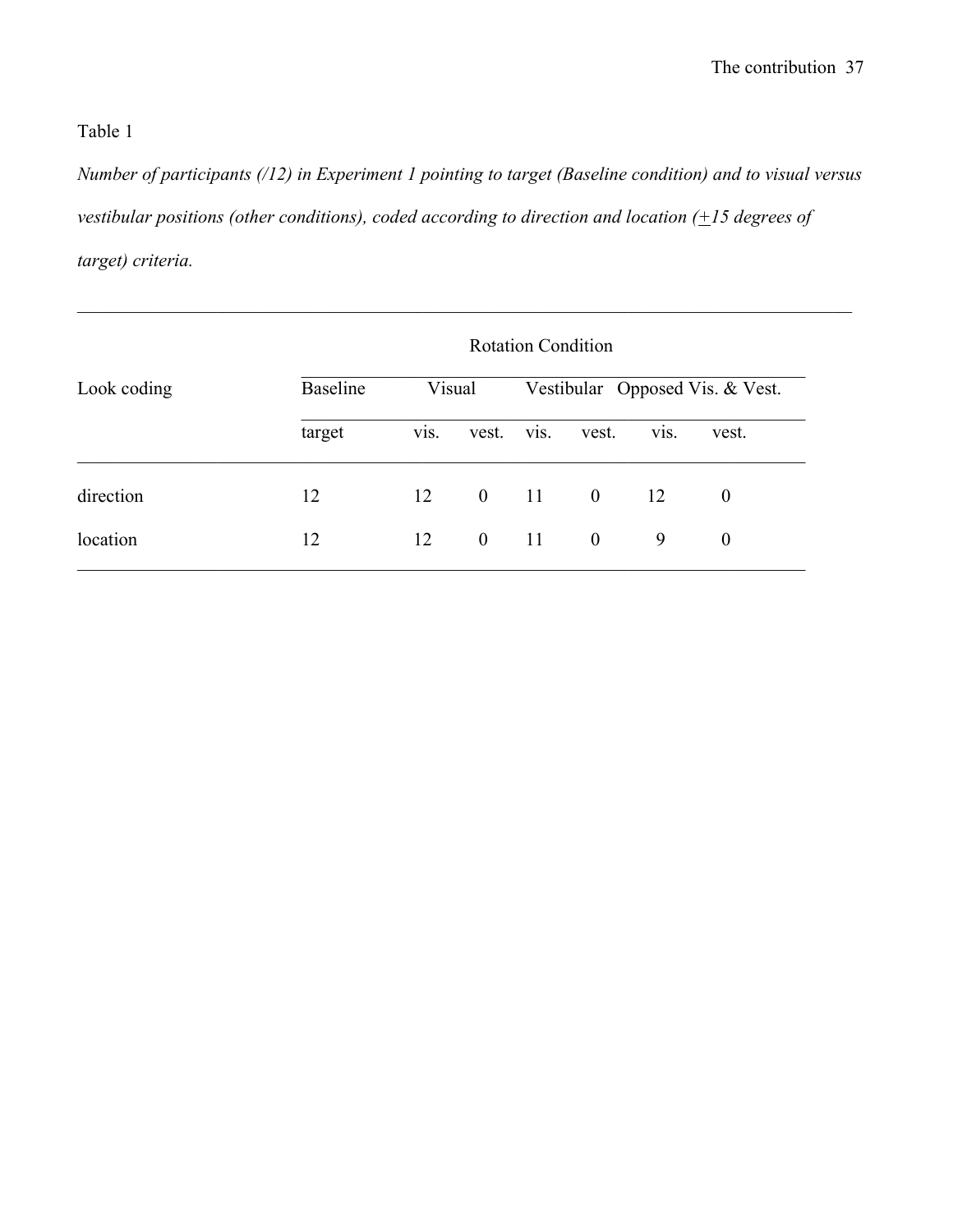*Experiment 2: Number of infants (/18) making longest looks coded according to the direction and location (+ 15 degrees) criteria relative to target (Baseline condition) and relative to visual versus vestibular positions (other conditions).*

|     |           | <b>Rotation Condition</b> |                |                   |                |                         |                      |                |  |
|-----|-----------|---------------------------|----------------|-------------------|----------------|-------------------------|----------------------|----------------|--|
| age |           | coding Baseline<br>Visual |                |                   | Vestibular     |                         | Opposed Vis. & Vest. |                |  |
|     |           |                           |                |                   |                | look direction/location |                      |                |  |
|     |           | target                    |                | visual vestibular |                | visual vestibular       | visual               | vestibular     |  |
| 7m  | direction | 13                        | 15             | $\mathfrak{Z}$    | 10             | $8\,$                   | 12                   | 6              |  |
|     | location  | 12                        | 9              | $\mathfrak{Z}$    | $\overline{7}$ | 3                       | $\overline{4}$       | 6              |  |
| 9m  | direction | 17                        | 8              | 10                | 5              | 13                      | 6                    | 12             |  |
|     | location  | 16                        | $\overline{7}$ | $8\,$             | $\overline{4}$ | $8\,$                   | $\overline{2}$       | 10             |  |
|     |           |                           |                |                   |                |                         |                      |                |  |
| 12m | direction | 15                        | 9              | 9                 | 14             | $\overline{4}$          | 11                   | $\overline{7}$ |  |
|     | location  | 8                         | $\, 8$         | 6                 | 13             | $\overline{4}$          | $\overline{2}$       | 5              |  |
|     |           |                           |                |                   |                |                         |                      |                |  |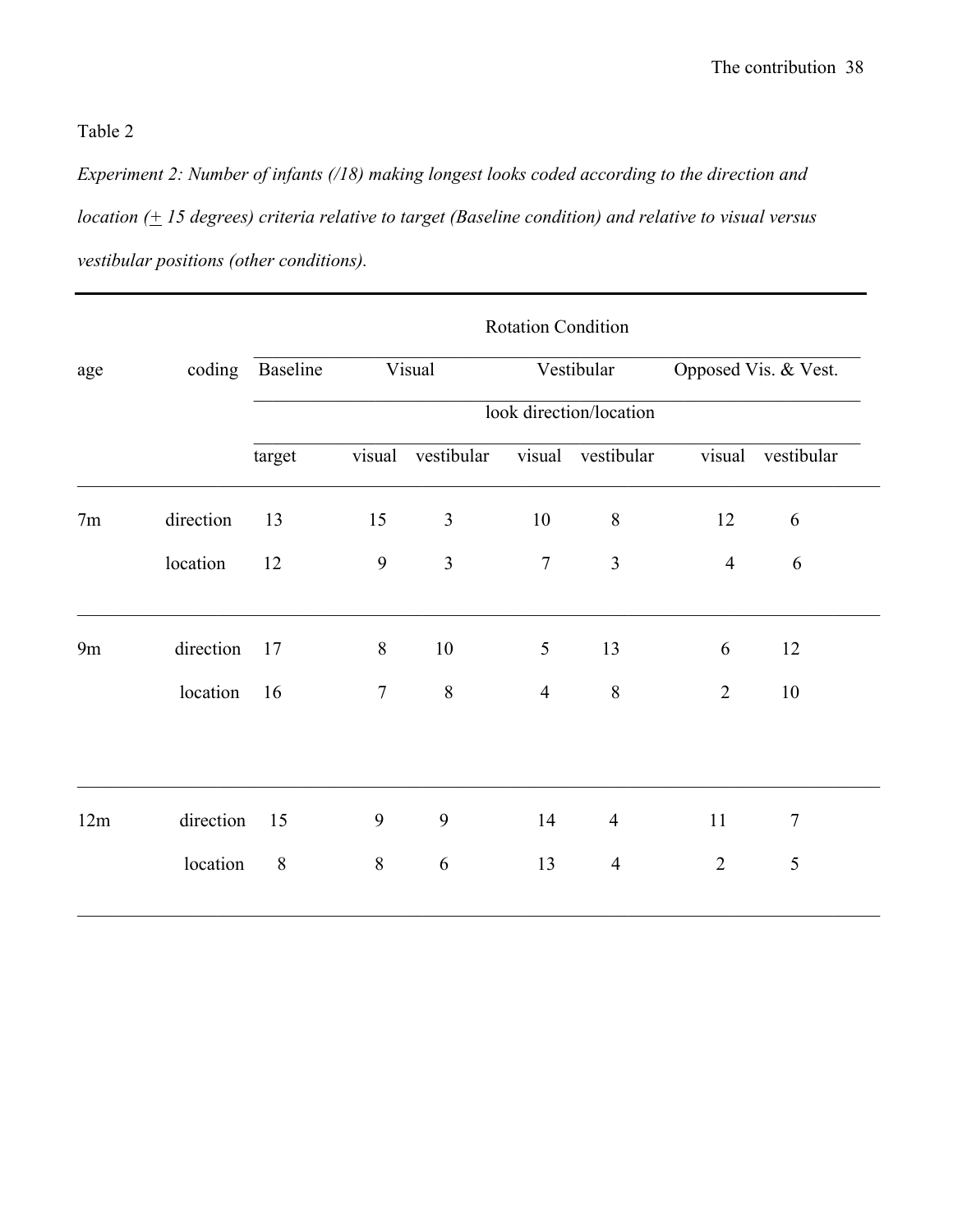*Number of infants (/18) making longest looks coded according to direction and location criteria relative to target in Experiment 3.*

| Measure      | direction | location      |
|--------------|-----------|---------------|
| longest look | 13        | $\mathcal{D}$ |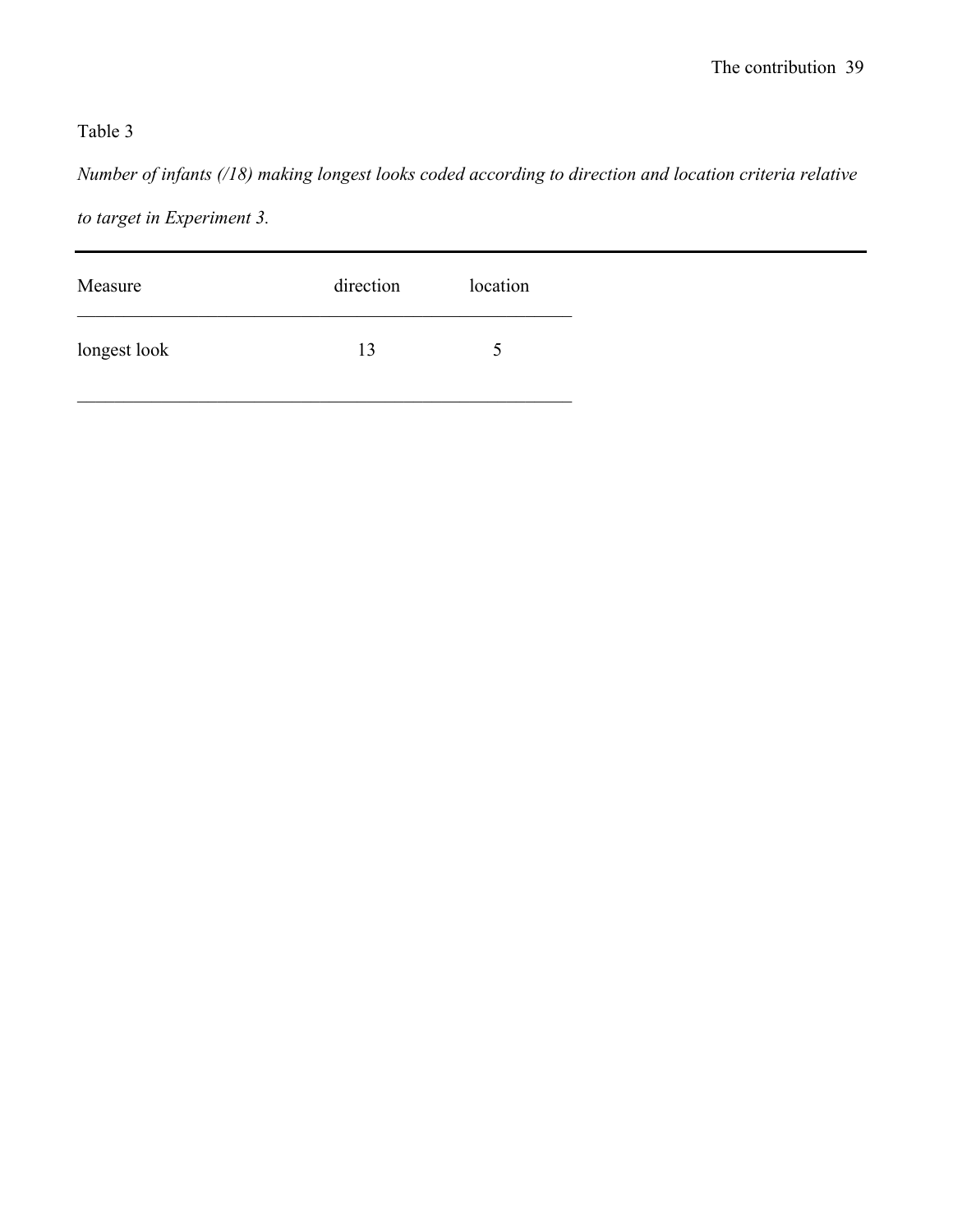*Number of infants (/18) making longest looks coded according to direction and location criteria relative to target in Experiment 4*

| visual vestibular<br>visual vestibular<br>longest look<br>10<br>8<br>7<br>$\overline{4}$ | Measure | direction | location |  |  |
|------------------------------------------------------------------------------------------|---------|-----------|----------|--|--|
|                                                                                          |         |           |          |  |  |
|                                                                                          |         |           |          |  |  |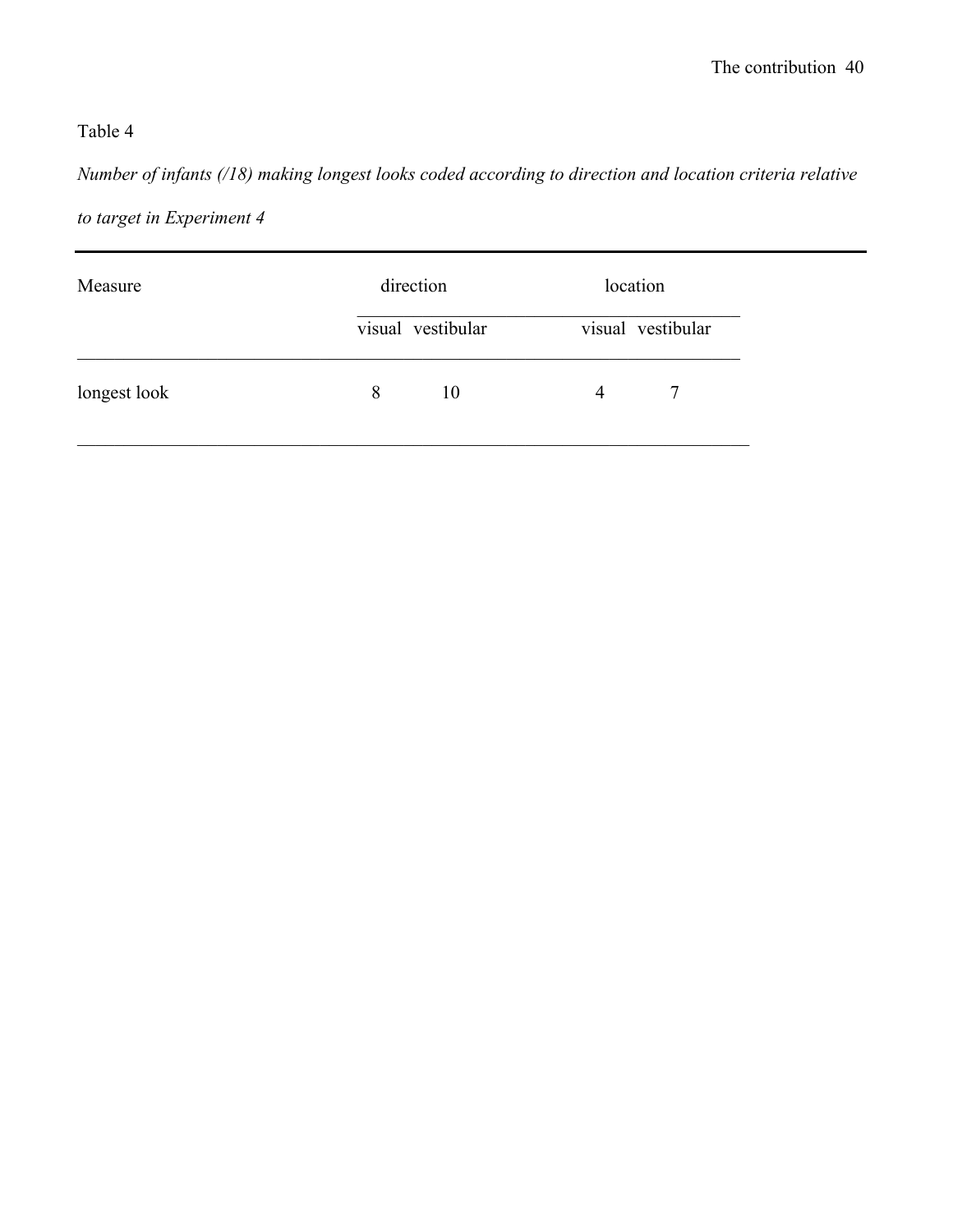## The contribution41



Figure 1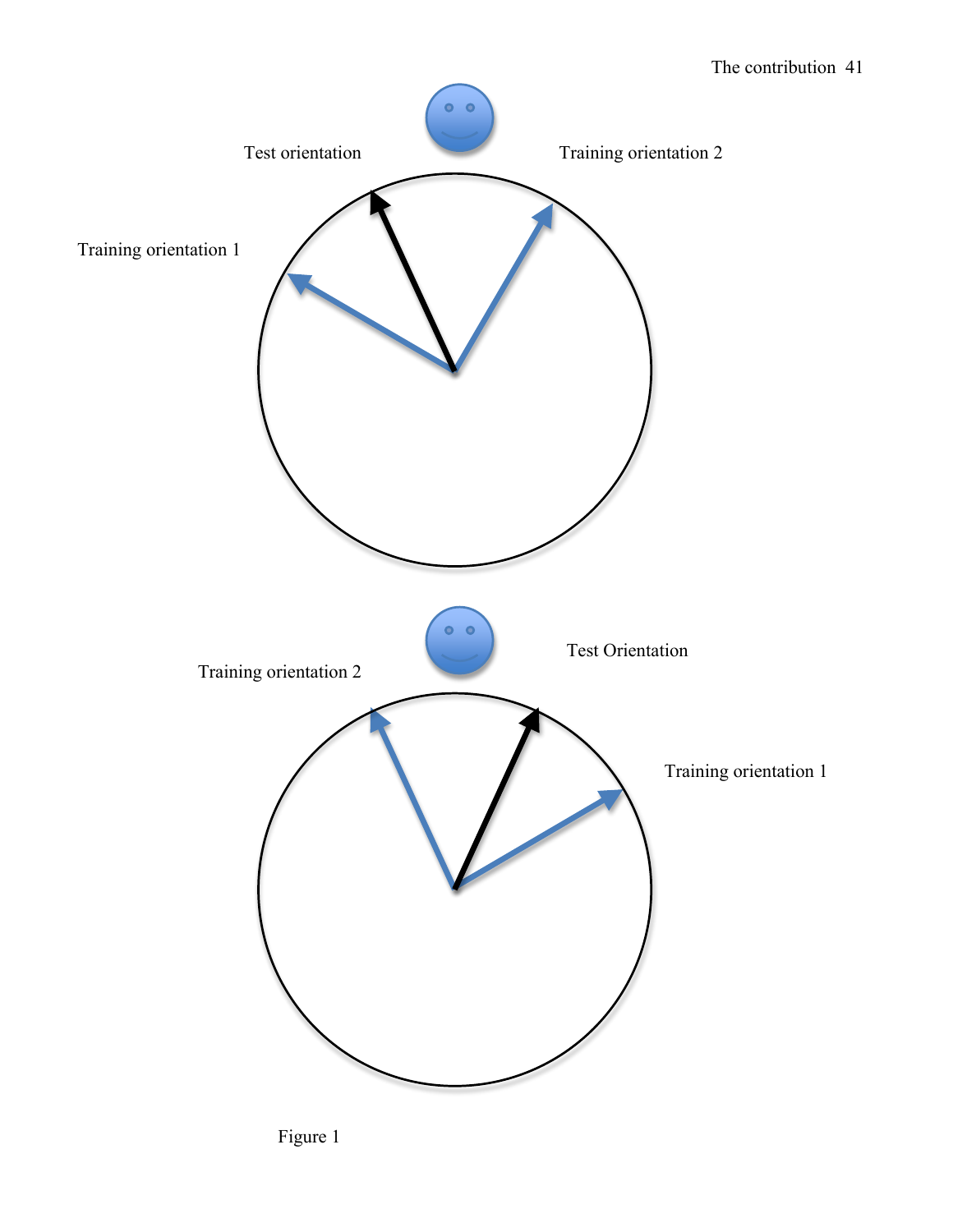

Figure 2 (a)